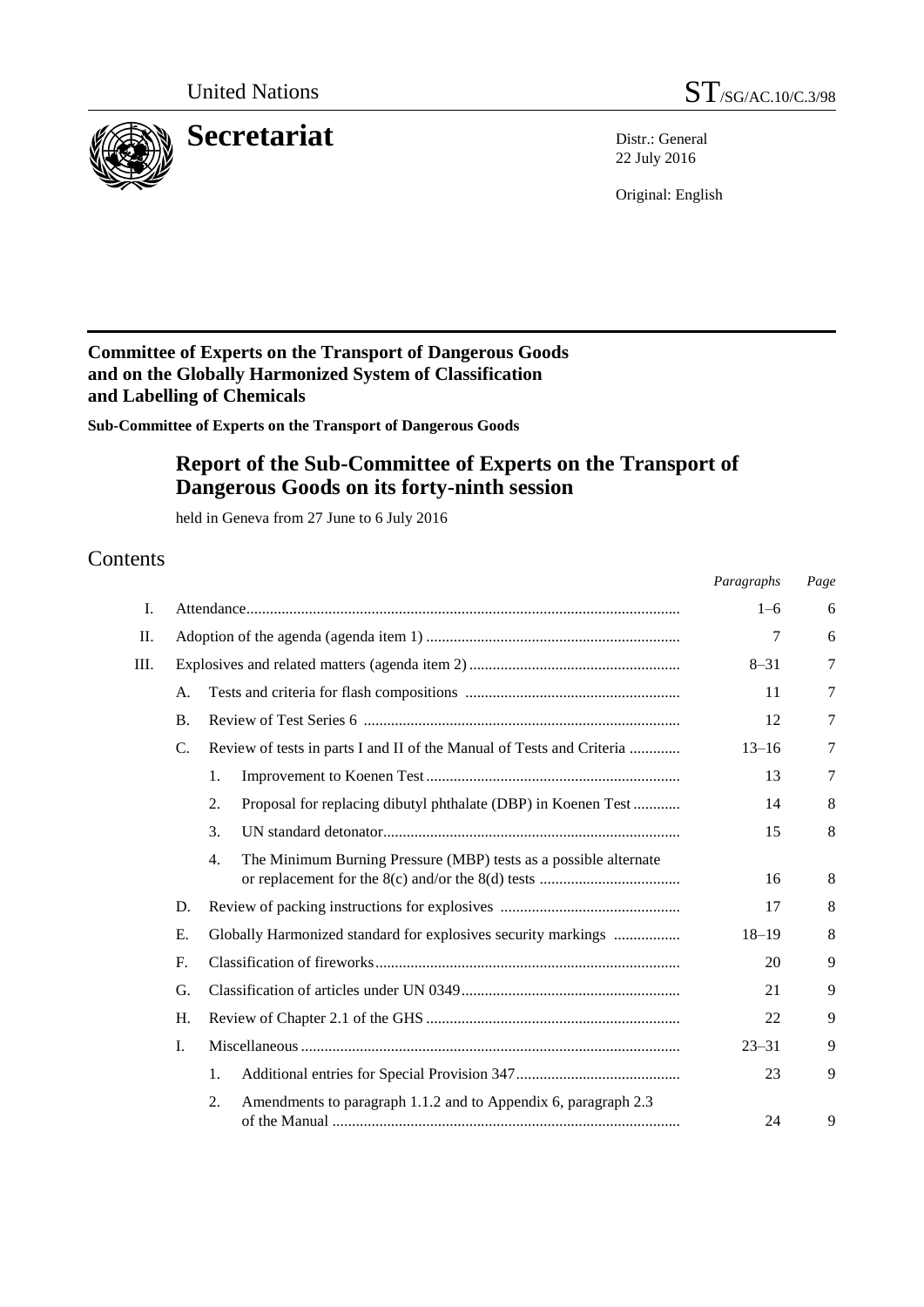|     |           | Classification of ammonium nitrate based fertilizers (UN Nos 2067 and<br>3. | $25 - 26$ | 9  |
|-----|-----------|-----------------------------------------------------------------------------|-----------|----|
|     |           | 4.                                                                          | $27 - 28$ | 10 |
|     |           | 5.                                                                          | 29        | 10 |
|     |           | Transport of PENTAERYTHRITE TETRANITRATE (PETN) with<br>6.                  | 30        | 10 |
|     |           | 7.                                                                          | 31        | 10 |
| IV. |           |                                                                             | $32 - 59$ | 11 |
|     | A.        |                                                                             | $32 - 34$ | 11 |
|     |           | UN No. 3302 - 2-DIMETHYLAMINOETHYL ACRYLATE<br>1.                           | 32        | 11 |
|     |           | Classification of a polymerizing substance, flammable, toxic,<br>2.         | 33        | 11 |
|     |           | 3.                                                                          | 34        | 11 |
|     | <b>B.</b> |                                                                             | $35 - 40$ | 11 |
|     |           | 1.                                                                          | $35 - 36$ | 11 |
|     |           | Revision of packing instructions P621, IBC620 and LP621<br>2.               | 37        | 12 |
|     |           | 3.                                                                          | $38 - 40$ | 12 |
|     | C.        |                                                                             | 41        | 12 |
|     | D.        | Correction to the description of UN No. 2585 in the French version of       | 42        | 13 |
|     | E.        |                                                                             | 43        | 13 |
|     | F.        |                                                                             | 44        | 13 |
|     | G.        |                                                                             | 45        | 13 |
|     | H.        |                                                                             | $46 - 48$ | 13 |
|     | Ι.        | Amendment of special provision 308 for UN No. 2216, Fish meal (Fish         | 49        | 14 |
|     | J.        |                                                                             | $50 - 53$ | 14 |
|     | Κ.        |                                                                             | $54 - 55$ | 14 |
|     | L.        | Proper shipping name in the case of several distinct entries listed under   | 56        | 15 |
|     | M.        |                                                                             | 57        | 15 |
|     | N.        | Report on the informal conference call regarding crude oil classification   | 58        | 15 |
|     | O.        | Proposal to add a subsidiary hazard of Division 6.1 for UN nos. 2248,       | 59        | 15 |
| V.  |           |                                                                             | $60 - 90$ | 15 |
|     | А.        |                                                                             | $60 - 67$ | 15 |
|     |           | 1. Report on the third meeting of the informal working group                | $60 - 65$ | 15 |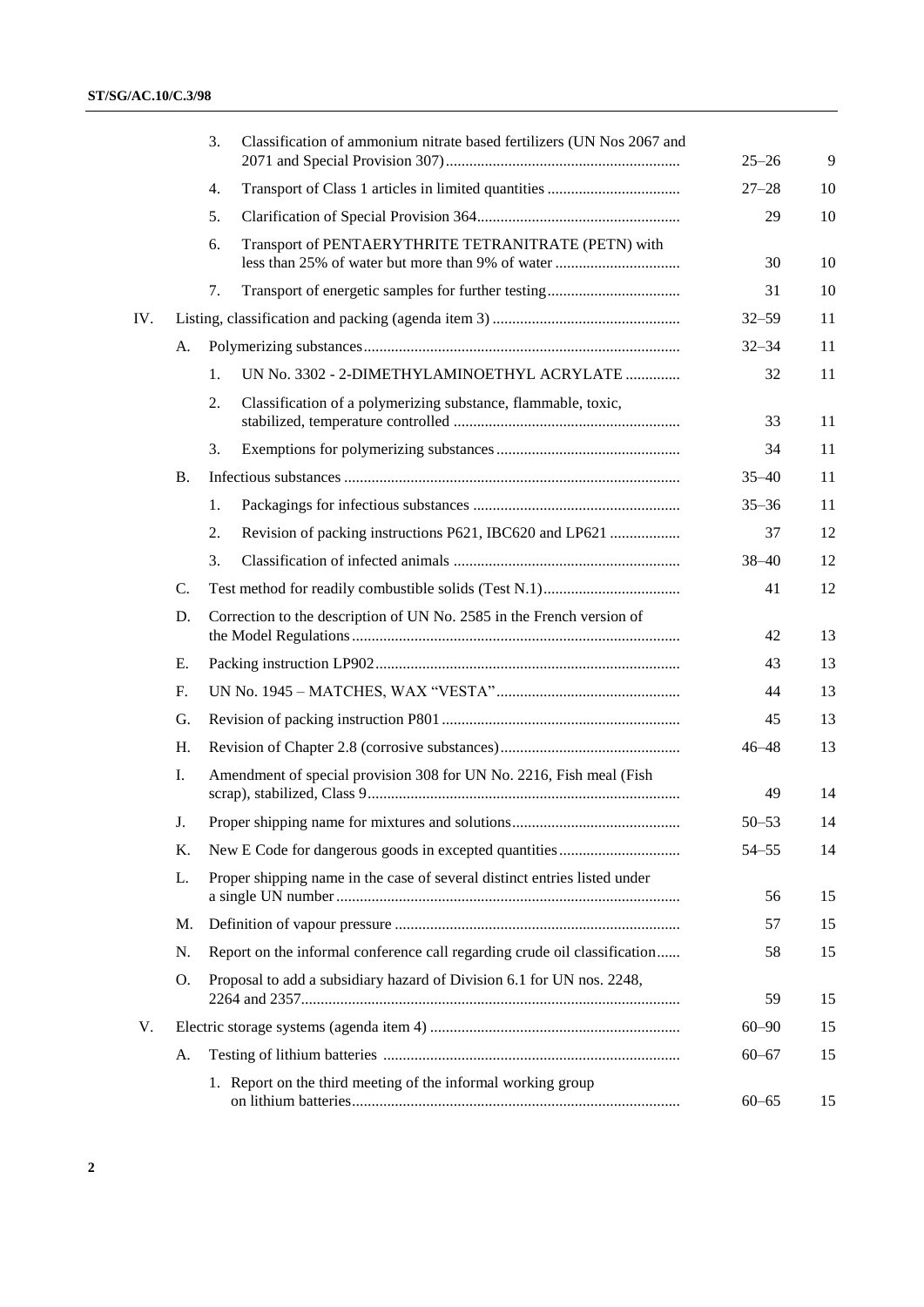|      |    | 2. Flow charts for testing lithium batteries in accordance with section                                                                   | 66          | 16 |
|------|----|-------------------------------------------------------------------------------------------------------------------------------------------|-------------|----|
|      |    | 3. Activation of lithium cells or battery protective mechanism and<br>criteria for voltage loss limit in T.2 Thermal test in section 38.3 |             |    |
|      |    |                                                                                                                                           | 67          | 16 |
|      | Β. |                                                                                                                                           | 68          | 16 |
|      | C. |                                                                                                                                           | 69          | 16 |
|      | D. |                                                                                                                                           | $70 - 90$   | 17 |
|      |    | 1. New UN number for rechargeable lithium metal polymer batteries                                                                         | $70 - 71$   | 17 |
|      |    | 2. Prohibition on the transport of lithium ion batteries as cargo on<br>passenger aircraft and additional mitigation measures for         | $72 - 73$   | 17 |
|      |    |                                                                                                                                           | 74          | 17 |
|      |    |                                                                                                                                           |             |    |
|      |    | 4. Clarification for shipping lithium battery shipments prepared for<br>transport according to ICAO packing instruction 965               | 75–77       | 17 |
|      |    |                                                                                                                                           | $78 - 79$   | 18 |
|      |    | 6. Provisions and exemptions for lithium metal button                                                                                     | $80 - 81$   | 18 |
|      |    |                                                                                                                                           | $82 - 84$   | 18 |
|      |    |                                                                                                                                           | 85          | 19 |
|      |    | 9. Large packagings of lithium batteries of small production runs,<br>of prototype lithium batteries, or of prototype lithium batteries   | 86          | 19 |
|      |    | CTUs equipped with container tracking devices containing<br>10.                                                                           | 87          | 19 |
|      |    | 11. Amendments to special provisions on the carriage of vehicles                                                                          | $88 - 90$   | 19 |
| VI.  |    |                                                                                                                                           | $91 - 98$   | 19 |
|      | А. |                                                                                                                                           | 91          | 19 |
|      | Β. |                                                                                                                                           | $92 - 98$   | 20 |
|      |    |                                                                                                                                           | $92 - 94$   | 20 |
|      |    |                                                                                                                                           | 95          | 20 |
|      |    | 3. Use of pressure drums with dished ends convex to pressure for the                                                                      | $96 - 97$   | 20 |
|      |    |                                                                                                                                           | 98          | 20 |
| VII. |    | Miscellaneous proposals for amendments to the Model                                                                                       | $99 - 115$  | 21 |
|      | А. |                                                                                                                                           | $99 - 103$  | 21 |
|      |    | 1. Dangerous goods in machinery, apparatus or articles, N.O.S.                                                                            | 99          | 21 |
|      |    | Clarification of special provision 363 and packing instruction P005<br>2.                                                                 | 100         | 21 |
|      |    | 3.                                                                                                                                        | $101 - 103$ | 21 |
|      |    |                                                                                                                                           |             |    |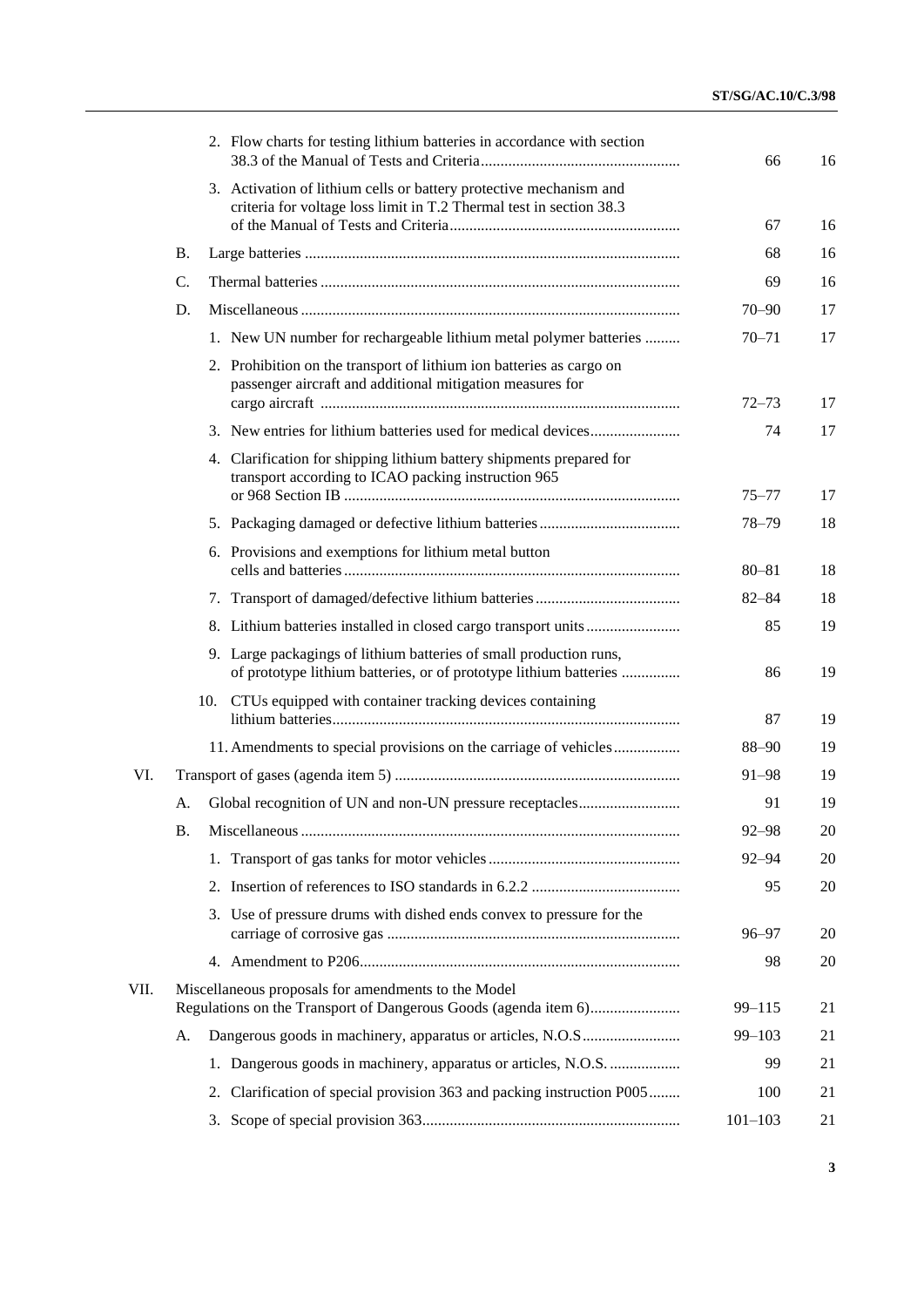### **ST/SG/AC.10/C.3/98**

|           | <b>B.</b>                                                                                                                               |                                                                                                                                                                                                         | $104 - 105$ | 22 |
|-----------|-----------------------------------------------------------------------------------------------------------------------------------------|---------------------------------------------------------------------------------------------------------------------------------------------------------------------------------------------------------|-------------|----|
|           |                                                                                                                                         | 1. Hazard communication requirements for bulk containers                                                                                                                                                | 104         | 22 |
|           |                                                                                                                                         |                                                                                                                                                                                                         | 105         | 22 |
|           | C.                                                                                                                                      |                                                                                                                                                                                                         | $106 - 107$ | 22 |
|           |                                                                                                                                         |                                                                                                                                                                                                         | 106         | 22 |
|           |                                                                                                                                         | 2. Water temperature during internal pressure (hydraulic) test with<br>plastics packagings, composite packagings (plastics receptacles)<br>plastics IBCs and composite IBCs (plastic inner receptacles) | 107         | 22 |
|           | D.                                                                                                                                      |                                                                                                                                                                                                         | 108         | 22 |
|           | Ε.                                                                                                                                      |                                                                                                                                                                                                         | $109 - 115$ | 23 |
|           |                                                                                                                                         | 1. Amendment of special provision, packing instructions and related                                                                                                                                     | $109 - 111$ | 23 |
|           |                                                                                                                                         |                                                                                                                                                                                                         | 112         | 23 |
|           |                                                                                                                                         | 3.                                                                                                                                                                                                      | 113         | 23 |
|           |                                                                                                                                         | 4. Polymerizing substances – information on emergency and                                                                                                                                               | 114         | 23 |
|           |                                                                                                                                         |                                                                                                                                                                                                         | 115         | 23 |
| VIII.     |                                                                                                                                         | Global harmonization of transport of dangerous goods regulations                                                                                                                                        | 116-123     | 24 |
| A.        |                                                                                                                                         | Global harmonization of transport of dangerous goods regulations with                                                                                                                                   | 116         | 24 |
| <b>B.</b> |                                                                                                                                         | Insertion of definitions of "Reference steel" and "Mild steel" in section                                                                                                                               | $117 - 118$ | 24 |
| C.        |                                                                                                                                         | Inconsistencies in the translation of the proper shipping names in the                                                                                                                                  | 119–121     | 24 |
| D.        |                                                                                                                                         |                                                                                                                                                                                                         | 122         | 25 |
| Е.        | Outcome of the Joint Meeting of the RID Committee of Experts and the<br>Working Party on the Transport of Dangerous Goods on its<br>123 |                                                                                                                                                                                                         |             | 25 |
| IX.       |                                                                                                                                         | Cooperation with the International Atomic Energy Agency (agenda item 8)                                                                                                                                 | 124         | 25 |
| X.        |                                                                                                                                         |                                                                                                                                                                                                         | 125         | 26 |
| XI.       |                                                                                                                                         | Issues relating to the Globally Harmonized System of Classification                                                                                                                                     |             |    |
|           |                                                                                                                                         |                                                                                                                                                                                                         | 126-138     | 26 |
|           | A.                                                                                                                                      |                                                                                                                                                                                                         | 127         | 26 |
|           | Β.                                                                                                                                      |                                                                                                                                                                                                         | 128         | 26 |
|           | C.                                                                                                                                      |                                                                                                                                                                                                         | 129-131     | 26 |
|           | D.                                                                                                                                      |                                                                                                                                                                                                         | 132         | 27 |
|           | Ε.                                                                                                                                      |                                                                                                                                                                                                         | 133         | 27 |
|           | F.                                                                                                                                      |                                                                                                                                                                                                         | 134         | 27 |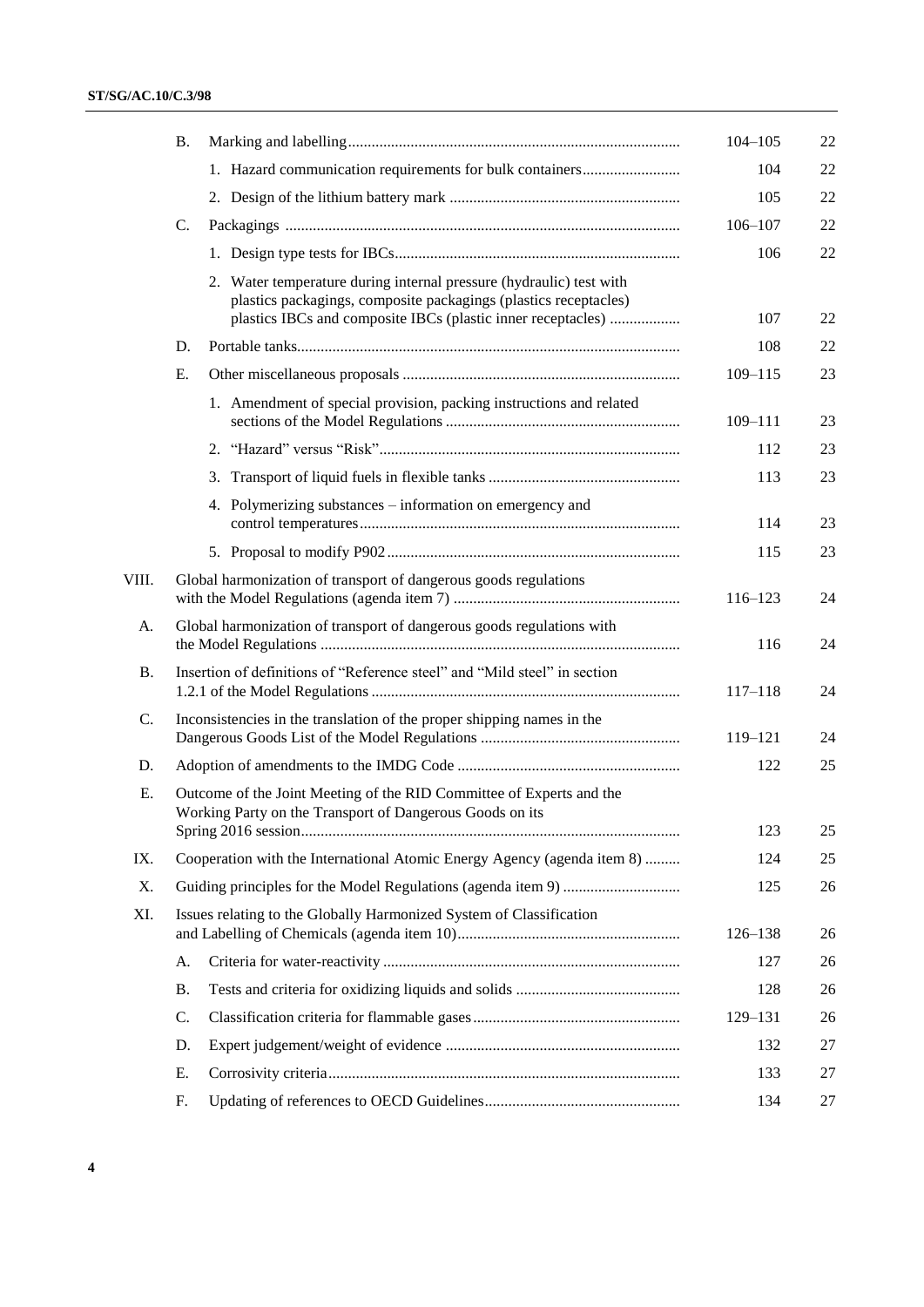### **ST/SG/AC.10/C.3/98**

|       | G.             | Use of the Manual of Tests and Criteria in the context of the GHS                                                                     | 135     | 27 |
|-------|----------------|---------------------------------------------------------------------------------------------------------------------------------------|---------|----|
|       | Н.             |                                                                                                                                       | 136-137 | 27 |
|       |                |                                                                                                                                       | 136     | 27 |
|       |                | 2. Changes to subsection 14.7 of the GHS guidance for compiling                                                                       | 137     | 27 |
|       | I.             |                                                                                                                                       | 138     | 28 |
|       |                | Clarification of the classification criteria for desensitised                                                                         | 138     | 28 |
| XII.  |                |                                                                                                                                       | 139–141 | 28 |
|       | $\mathbf{1}$ . |                                                                                                                                       | 139     | 28 |
|       | 2.             | Evaluation of the global and regional impact of UNECE regulations<br>and United Nations Recommendations on the Transport of Dangerous | 140     | 28 |
|       | 3.             | Confirmation of amendments and corrections provisionally adopted                                                                      | 141     | 28 |
| XIII. |                |                                                                                                                                       | 142     | 28 |

### Annexes

| $\mathbf{I}$ . | Draft amendments to the sixth revised edition of the<br>Recommendations on the Transport of Dangerous Goods,                         |    |
|----------------|--------------------------------------------------------------------------------------------------------------------------------------|----|
| II.            | Draft amendments to the nineteenth revised edition of the<br>Recommendations on the Transport of Dangerous Goods,                    |    |
| III.           | Summary of points agreed upon by the lunchtime working group<br>concerning the work on transport of category A Division 6.2 wastes   | 30 |
| IV.            | Corrections to the sixth revised edition of the Recommendations<br>on the Transport of Dangerous Goods, Manual of Tests and Criteria |    |
| $V_{\cdot}$    | Corrections to the nineteenth revised edition of the Recommendations<br>on the Transport of Dangerous Goods, Model Regulations       |    |
| VI.            | Proposal of amendments to the sixth revised edition of the<br>Globally Harmonized System of Classification                           |    |

<sup>1</sup> For practical reasons, this annex has been published in an addendum to this report (ST/SG/AC.10/C.3/98/Add.1).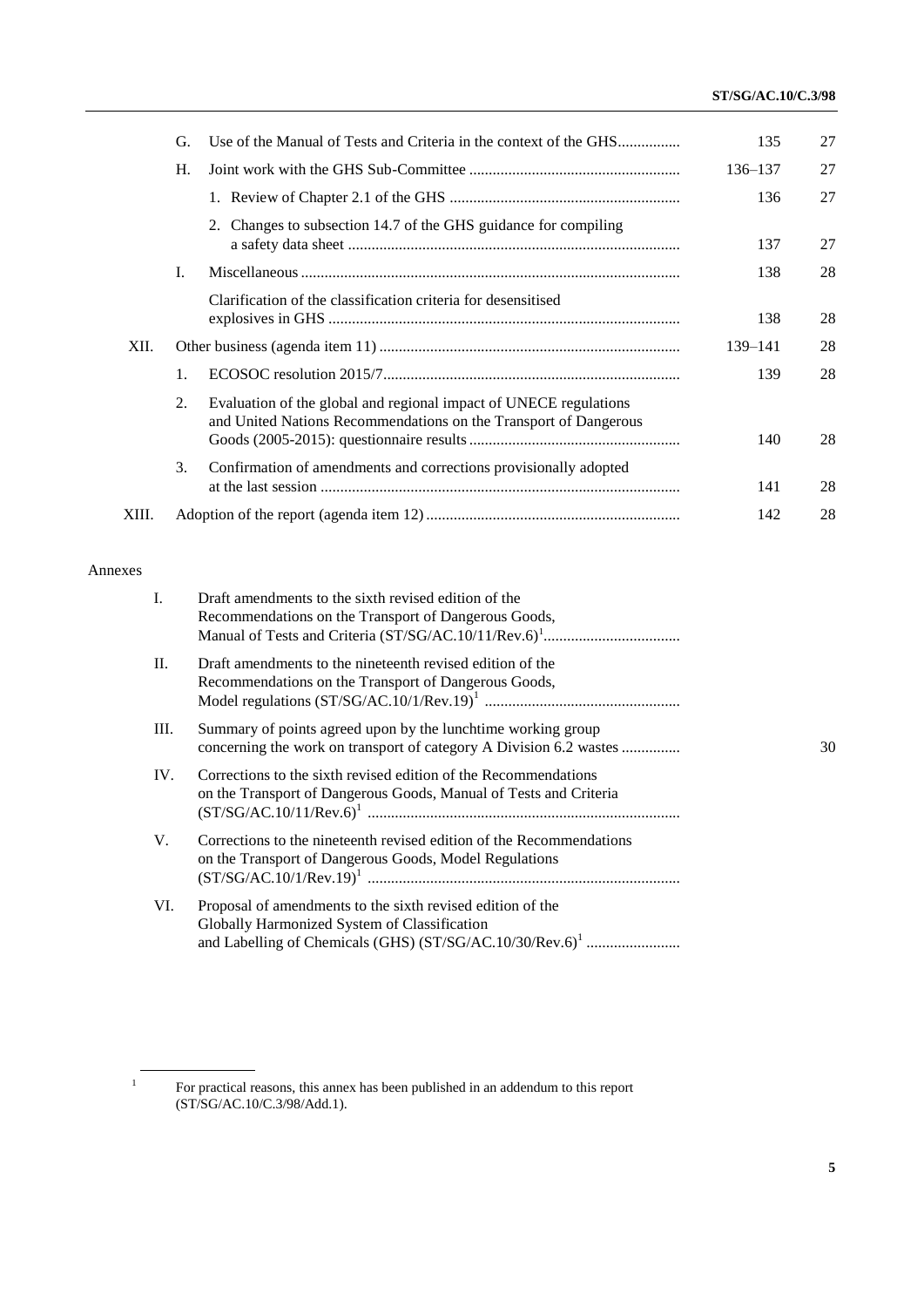# **I. Attendance**

1. The Sub-Committee of Experts on the Transport of Dangerous Goods held its fortyninth session from 26 June to 6 July 2016 with Mr. D. Pfund (United States of America) as Chair and Mr. C. Pfauvadel (France) as Vice-Chair.

2. Experts from the following countries took part in the session: Argentina, Australia, Austria, Belgium, Brazil, Canada, China, Finland, France, Germany, Italy, Japan, Netherlands, Norway, Poland, Portugal, Republic of Korea, Russian Federation, South Africa, Spain, Sweden, Switzerland, United Kingdom and United States of America.

3. Under rule 72 of the rules of procedure of the Economic and Social Council, observers from Luxembourg, New Zealand and Romania also took part.

4. Representatives of the European Union and the Intergovernmental Organization for International Carriage by Rail (OTIF) also attended.

5. Representatives of the Food and Agriculture Organization (FAO), the International Civil Aviation Organization (ICAO), the International Maritime Organization (IMO), the United Nations Institute for Training and Research (UNITAR) and the World Health Organization were also present.

6. Representatives of the following non-governmental organizations took part in the discussion on items of concern to those organizations: Australian Explosives Industry Safety Group (AEISG); Compressed Gas Association (CGA); Cosmetics Europe; Council on Safe Transportation of Hazardous Articles (COSTHA); Dangerous Goods Advisory Council (DGAC); Dangerous Goods Trainers Association (DGTA); European Association for Advanced Rechargeable Batteries (RECHARGE); European Association of Automotive Suppliers (CLEPA); European Chemical Industry Council (CEFIC); European Industrial Gases Association (EIGA); Federation of European Aerosol Associations (FEA); Fertilizers Europe (FE); Institute of Makers of Explosives (IME); International Air Transport Association (IATA); International Association for Soaps, Detergents and Maintenance Products (AISE); International Association of Fire and Rescue Services (CTIF); International Confederation of Container Reconditioners (ICCR); International Confederation of Intermediate Bulk Container Associations (ICIBCA); International Confederation of Plastics Packaging Manufacturers (ICPP); International Council of Chemical Associations (ICCA); International Dangerous Goods and Containers Association (IDGCA); International Fibre Drum Institute (IFDI); International Federation of Inspection Agencies (IFIA); International Fishmeal and Fish Oil Association (IFFO); International Organization for Standardization (ISO); International Organization of Motor Vehicle Manufacturers (OICA); International Paint and Printing Ink Council (IPPIC); KiloFarad International (KFI); Rechargeable Battery Association (PRBA); Responsible Packaging Management Association of Southern Africa (RPMASA) and Sporting Arms and Ammunition Manufacturers' Institute (SAAMI).

### **II. Adoption of the agenda (agenda item 1)**

| Documents:          | $ST/SG/AC.10/C.3/97$ (Provisional agenda)<br>ST/SG/AC.10/C.3/97/Add.1 (List of documents)                    |
|---------------------|--------------------------------------------------------------------------------------------------------------|
| Informal documents: | INF.1 and INF.2 (List of documents)<br>INF.8 (Provisional timetable)<br>INF.44 (Reception organized by NGOs) |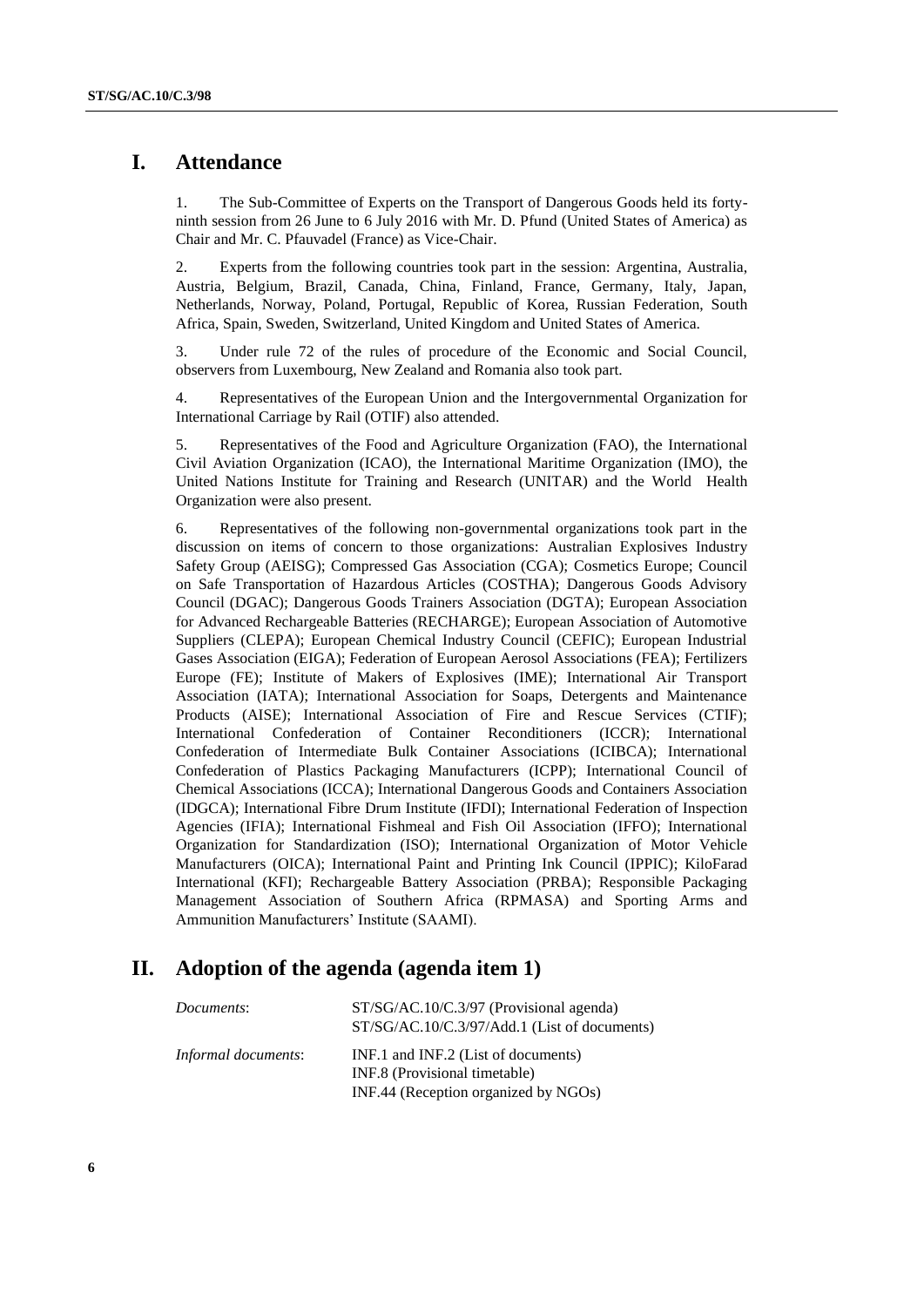7. The Sub-Committee adopted the provisional agenda prepared by the secretariat after amending it to take account of the informal documents.

## **III. Explosives and related matters (agenda item 2)**

8. After a preliminary consideration in the plenary, most of the questions under agenda item 2 were referred to the Working Group on Explosives, which met from 27 June to 1 July 2016 under the chairmanship of Mr. E. de Jong (Netherlands).

9. Similarly, the following were referred to the Working Group on Explosives: informal documents INF.4 and Add.1 to 5 and INF.6 on the use of the Manual of Tests and Criteria in the context of the Globally Harmonized System of Classification and Labelling of Chemicals (GHS), falling under agenda item 10 (g); document ST/SG/AC.10/C.3/2016/30 on the clarification of the classification criteria for desensitized explosives in the GHS, falling under agenda item 10 (i); and document ST/SG/AC.10/C.3/2016/15 on the definition of mild steel (agenda item 7).

#### **Report of the Working Group on Explosives**

*Informal document*: INF.66 (Chairman of the Working Group)

10. Having considered the report of the Working Group and heard the explanations provided by its Chairman, the Sub-Committee reached the conclusions listed below for each sub-item of agenda item 2.

#### **A. Tests and criteria for flash compositions**

#### **Updates to the US and HSL flash composition tests**

*Documents:* ST/SG/AC.10/C.3/96, para .11 and Add.1 (annexes I and II)

11. The Sub-Committee confirmed all amendments adopted at the last session in relation to tests and criteria for flash compositions (Appendix 7 of the Manual of Tests and Criteria and Chapter 2.1 of the Model Regulations), except that the words "lifting charge" were replaced by the words "propellant charge" in the new section 2.4 of Appendix 7 (ST/SG/AC.10/C.3/96/Add.1, annex I). All square brackets concerning these amendments were removed (see annexes I and II).

### **B. Review of Test Series 6**

12. As no document had been submitted under this agenda sub-item, no discussion took place on this subject.

### **C. Review of tests in parts I and II of the Manual of Tests and Criteria**

#### **1. Improvement to Koenen Test**

| Document:          | $ST/SG/AC.10/C.3/2016/6$ (Germany) |
|--------------------|------------------------------------|
| Informal document: | INF.27 (Germany)                   |

13. The proposals in ST/SG/AC.10/C.3/2016/6 were accepted, except that the pressure range was shifted from the proposed 28 MPa  $\pm$  4 MPa to 29 MPa  $\pm$  4 MPa (see annex I).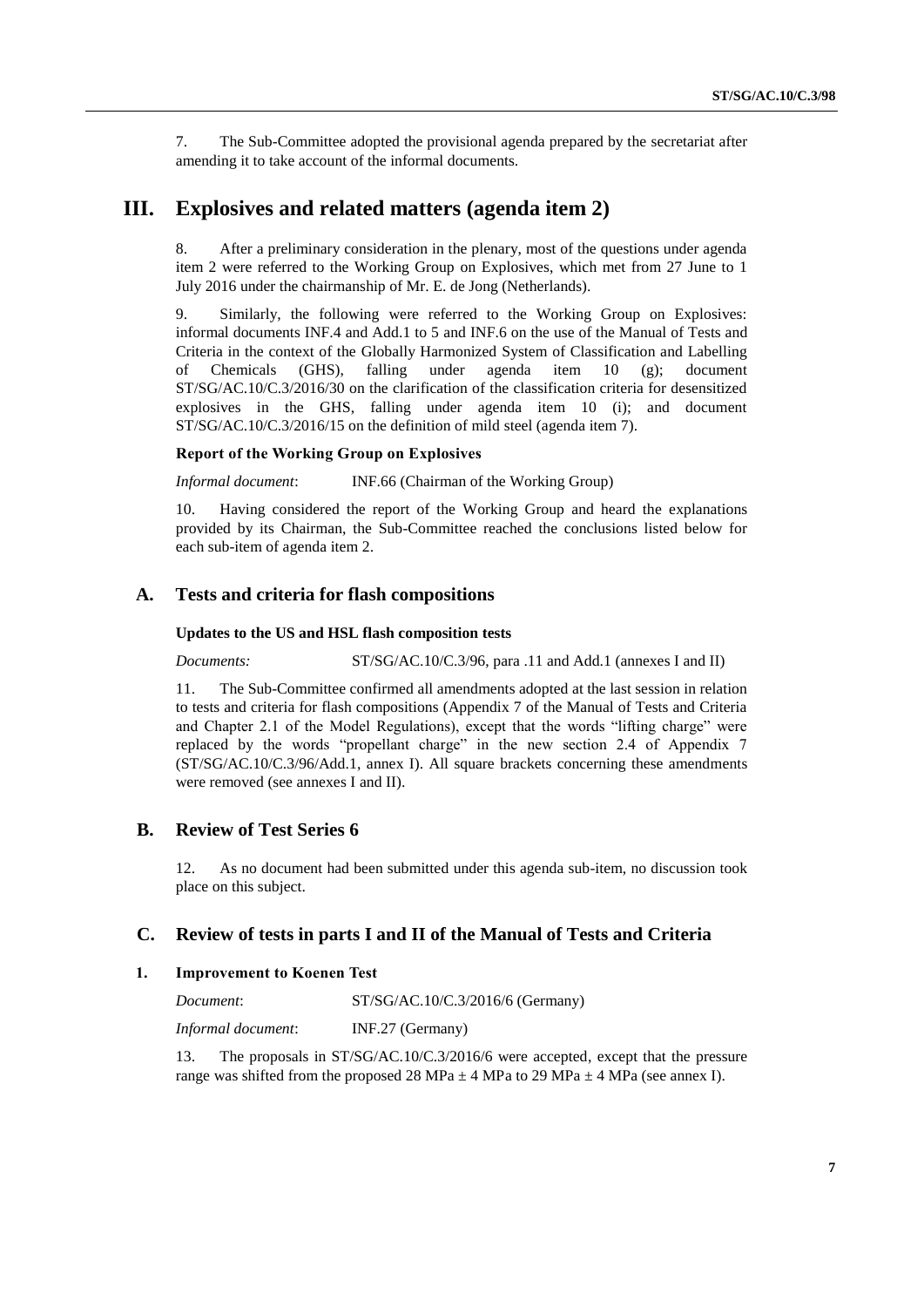#### **2. Proposal for replacing dibutyl phthalate (DBP) in Koenen Test**

*Document*: ST/SG/AC.10/C.3/2016/13 (France)

14. The Sub-Committee noted that the Working Group agreed that synthetic oil (as proposed by France) was a good substitute to DBP. No action was needed at this time since a round robin testing program coordinated by France would likely take place.

#### **3. UN Standard Detonator**

| Document:          | $ST/SG/AC.10/C.3/2016/10$ (Germany) |
|--------------------|-------------------------------------|
| Informal document: | INF.36 (IME)                        |

15. The Sub-Committee noted that the Working Group continued to support the possible development of a single, universal version of the standard detonator instead of the two versions currently described in Appendix 1 of the Manual, but that work, likely to be coordinated by Germany and IME, would have to continue through the 2017/2018 biennium before a formal proposal could be made available by the end of that biennium.

#### **4. The Minimum Burning Pressure (MBP) Tests as a possible alternate or replacement for the 8(c) and/or the 8(d) tests**

| <i>Informal documents:</i> | $INF.34$ (Spain) |
|----------------------------|------------------|
|                            | INF.50 (Canada)  |
|                            | $INF.60$ (AEISG) |

16. The Sub-Committee noted that an intersessional correspondence group led by Canada will continue to work through the summer to consider whether the Koenen test might be a suitable 8(c) test for gels and suspensions and the MBP test for emulsions.

### **D. Review of packing instructions for explosives**

17. As no document was submitted under this agenda sub-item, no discussion took place on this subject.

### **E. Globally harmonized standard for explosives security markings**

*Informal documents*: INF.35 (IME) INF.67 (United Kingdom and United States of America)

18. This sub-item was discussed in plenary and was not discussed by the Working Group. For the proposal in informal document INF.35, several experts who had expressed some scepticism at previous sessions indicated that the proposed wording no longer gave rise to reservations on their part. Nevertheless, the experts from the United Kingdom and the United States of America drafted an alternative proposal during the session (INF.67).

19. Since various countries throughout the world, including those within the European Union and North America, had implemented marking requirements containing unique security related identification information, and since these marks would appear on packages, and although these marking requirements were not directly linked to transport safety or security, the Sub-Committee agreed that it was important to provide recognition of the potential presence of this marking and to encourage an internationally consistent format to facilitate international and multimodal transport. Therefore the Sub-Committee agreed to include a note after paragraph 1.4.3.2.1 as proposed in informal document INF.67. Since the proposals in INF.35 and INF.67 had been submitted as late informal documents, the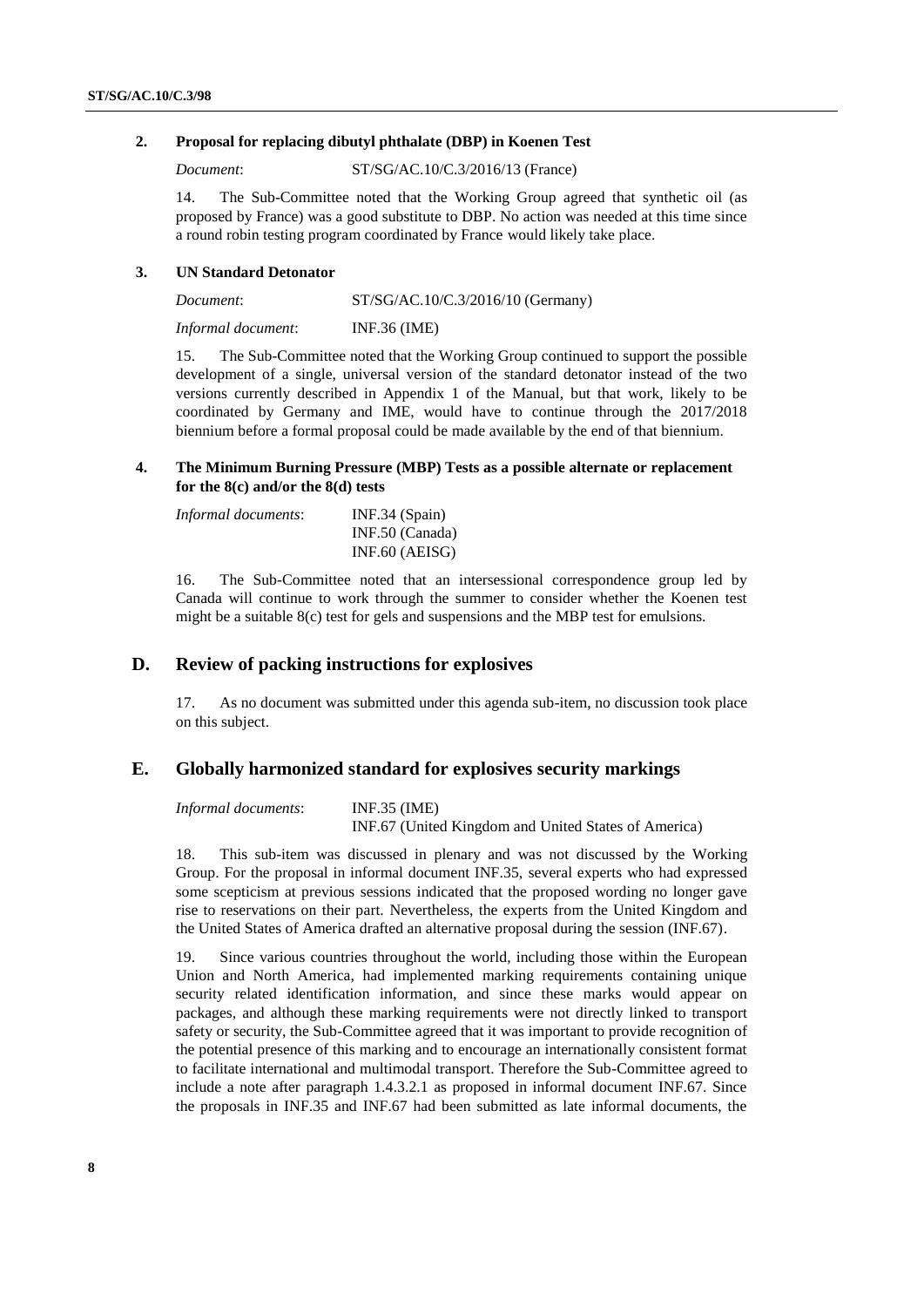said note was placed between square brackets for confirmation at the next session (see annex II).

### **F. Classification of fireworks**

20. As no document was submitted under this agenda sub-item, no discussion took place on this subject.

### **G. Classification of articles under UN 0349**

21. As no document was submitted under this agenda sub-item, no discussion took place on this subject.

### **H. Review of Chapter 2.1 of the GHS**

| Documents:                 | ST/SG/AC.10/C.3/2016/7 (AEISG)<br>ST/SG/AC.10/C.3/2016/47 (SAAMI) |
|----------------------------|-------------------------------------------------------------------|
| <i>Informal documents:</i> | $INF.15$ (AEISG)<br>INF.45 $(Canada)$                             |
|                            | $INF.37$ (Sweden)                                                 |

22. The Sub-Committee noted the views of the Working Group on the various issues raised in relation to the application of the GHS to explosives in sectors other than transport (labelling requirements, package-dependence of labelling elements, unstable explosives, etc). The Working Group felt that some of the problems encountered originated from an unclear definition of the scope and applicability of the GHS to the life cycle of explosives. The Sub-Committee agreed that these issues should be brought to the attention of the GHS Sub-Committee (informal document INF.22, 31st session of the GHS Sub-Committee) and that work should continue to refine them as well as others identified in the documents listed under this agenda sub-item. These discussions should lead to new proposals for the next session.

#### **I. Miscellaneous**

#### **1. Additional entries for Special Provision 347**

*Document*: ST/SG/AC.10/C.3/2016/18 (Canada)

23. The Sub-Committee adopted the proposal to apply Special Provision 347 to UN numbers 0349, 0367, 0384 and 0481 (see annex II).

#### **2. Amendments to paragraph 1.1.2 and to Appendix 6, paragraph 2.3, of the Manual**

*Document*: ST/SG/AC.10/C.3/2016/19 (IME)

24. The Sub-Committee adopted the amendments recommended by the Working Group based on document ST/SG/AC.10/C.3/2016/19 as modified by the Group (see annex I).

#### **3. Classification of ammonium nitrate based fertilizers (UN Nos 2067 and 2071 and Special Provision 307)**

*Document*: ST/SG/AC.10/C.3/2016/29 (Sweden) *Informal documents*: INF.5 and INF.23 (Sweden)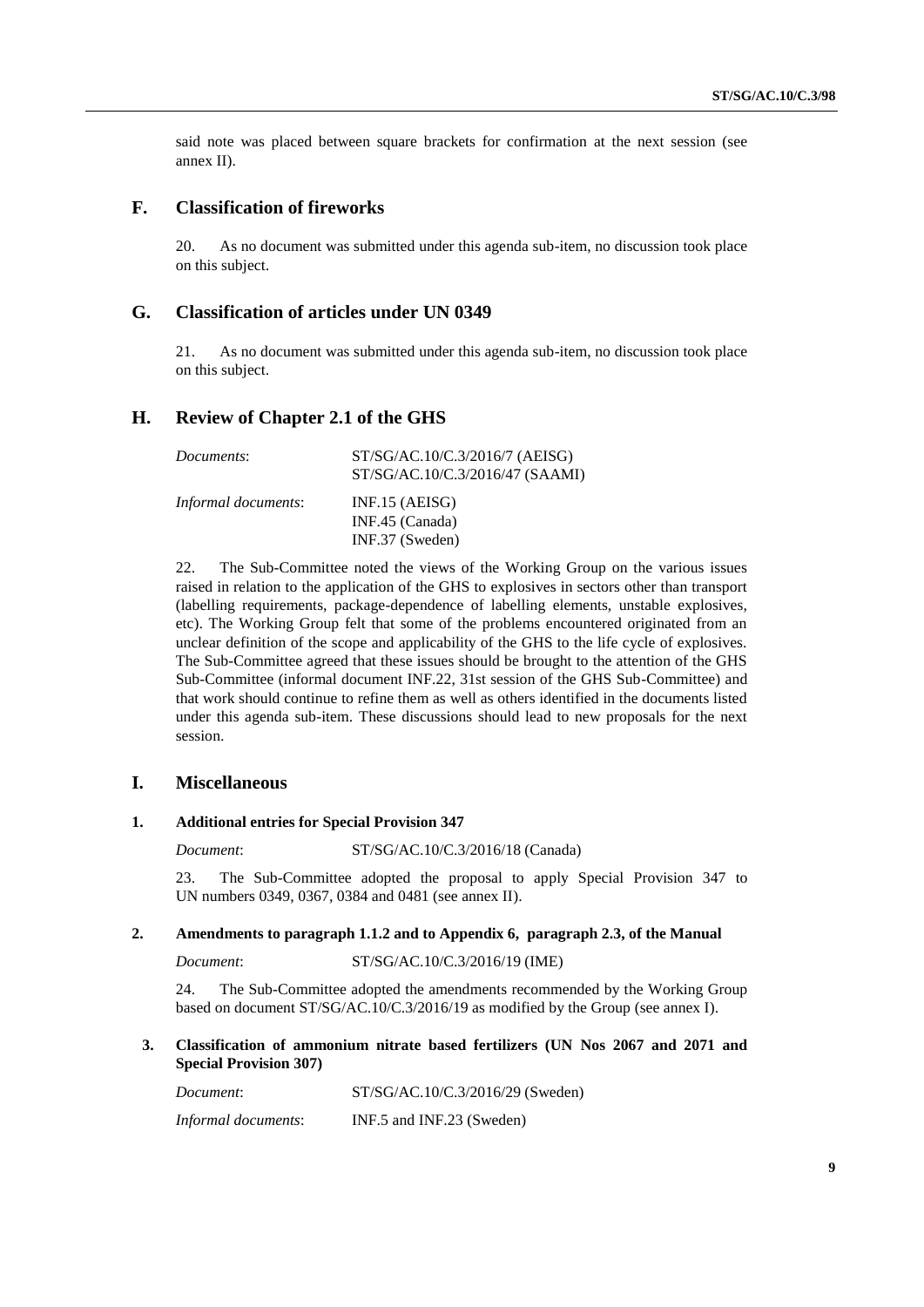25. The Sub-Committee noted that there was general support within the Working Group for the insertion of a new section 39 in the Manual and for reflecting the complicated requirements in a flow chart, and that the expert from Sweden would prepare a new proposal to take account of the various comments made by the Working Group. However, the expert from the United States of America drew attention to the fact that the flowchart proposed by the expert from Sweden had decision points based on ammonium sulphate contents which are not in the current provisions. The Sub-Committee agreed with the expert from the United States of America that the addition of such criteria would have to be justified if they were to be included in a flowchart.

26. The Sub-Committee noted also that the current sub-section 38.2 of the Manual contained a requirement on ammonium nitrate that originated from an old version of Special Provision193 that was not removed when Special Provision193 was modified. The Sub-Committee noted the conclusion of the Working Group that it would be appropriate to remove that sentence since test results take precedence over this no longer applicable requirement. This change would be highlighted and included in the next draft version of the 7th revised edition of the Manual (see annex I).

#### **4. Transport of class 1 articles in limited quantities**

#### *Document*: ST/SG/AC.10/C.3/2016/31 (SAAMI)

27. The Sub-Committee noted that SAAMI would consider the comments from the Working Group when preparing an amended proposal for a future session.

28. The Sub-Committee noted also that the Working Group supported the possibility of developing a default classification system for ammunition that would preclude the dependence on specification packaging requirements and the 6(d) test for transport in limited quantities. However, some experts expressed reservations and the Sub-Committee agreed that this development would be subject to a formal proposal for clear definition of the scope of work and identification of the kinds of articles concerned.

#### **5. Clarification of Special Provision 364**

*Informal document*: INF.16 (Germany)

29. The Sub-Committee noted that the Working Group had agreed to defer this topic to a future discussion pending the review of the 6(d) test and work on the evaluation of a default classification for certain ammunition.

#### **6. Transport of PENTAERYTHRITE TETRANITRATE (PETN) with less than 25 % of water but more than 9 % of water**

| Informal documents: | INF.9 (Germany)  |
|---------------------|------------------|
|                     | $INF.38$ (Spain) |

30. The Sub-Committee noted that the Working Group favoured the conclusions in INF.9 that no changes be made to the water desensitization requirements for UN No. 0150 PETN (1.1D). Because of the disparity noted between tests reported by Germany in INF.9 and those reported by Spain in INF.38, several laboratories had agreed to participate in a round robin testing that will be coordinated by Spain to investigate further.

#### **7. Transport of energetic samples for further testing**

*Informal document*: INF.20 (CEFIC)

31. The Sub-Committee noted that the Working Group supported, in principle, the proposal of developing provisions for acceptable packagings to allow transport of very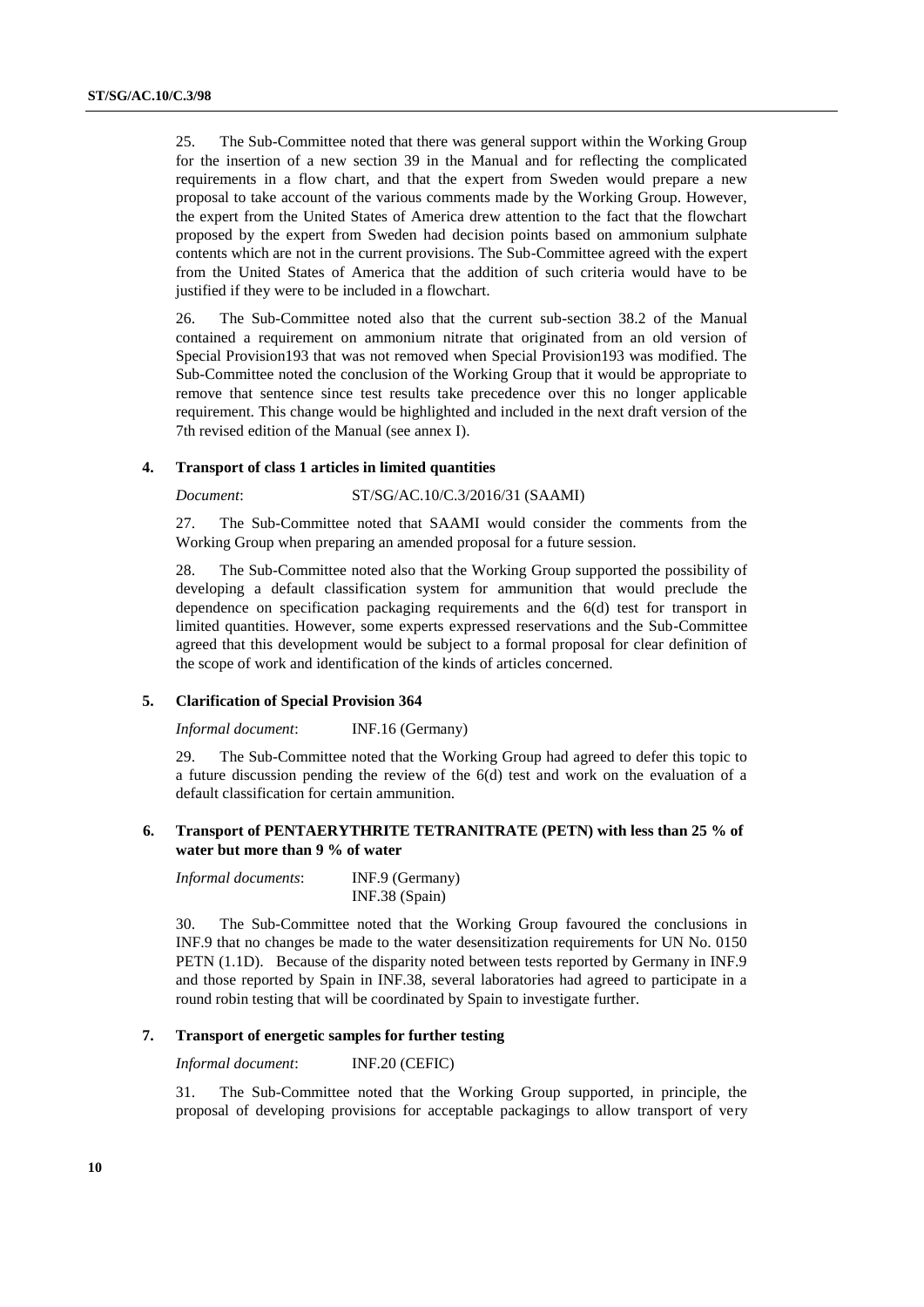small quantities (milligrammes to grammes) of samples of energetic materials that may have functional groups listed in tables A6.1 and/or A6.2 in Appendix 6 (Screening procedures) of the Manual of Tests and Criteria, thus indicating explosive or self-reactive properties but not designed to be explosives of Class 1. A formal proposal would be prepared by CEFIC for the next session.

# **IV. Listing, classification and packing (agenda item 3)**

### **A. Polymerizing substances**

#### **1. UN No. 3302 - 2-DIMETHYLAMINOETHYL ACRYLATE**

32. The proposal to add the word "STABILIZED" to the proper shipping name of this substance, which was known to polymerize, was adopted (see annex II). Some experts nonetheless expressed regret that more detailed information on the hazard of polymerization had not been provided.

#### **2. Classification of a polymerizing substance, flammable, toxic, stabilized, temperature controlled**

*Document*: ST/SG/AC.10/C.3/2016/32 (Austria)

33. The Sub-Committee was not in favour of the proposed deletion of 2.4.2.5.1 (c) and considered that the problem in question should instead be discussed in relation with informal document INF.39, from Germany, on emergency and control temperatures, under agenda item 6 (e) (see paragraph 114 of this report).

#### **3. Exemptions for polymerizing substances**

*Informal document*: INF.21 (CEFIC)

34. Most of the experts who spoke were not in favour of the proposal to provide exemptions, in particular because the proposed criteria for exemption were not related to intrinsic properties and were dependent, for example, on the size of the package, or because the proposed exemptions were not related to well-defined test procedures. The representative of CEFIC said that he would look into the matter in greater detail and would possibly submit a new proposal.

### **B. Infectious substances**

#### **1. Packagings for infectious substances**

| Document:           | $ST/SG/AC.10/C.3/2016/9$ (Germany) |
|---------------------|------------------------------------|
| Informal documents: | $INF.10$ (Canada)                  |
|                     | $INF.51$ (Norway)                  |
|                     | INF.52 (United Kingdom)            |

35. After an exchange of views on the proposal by Germany to amend packing instruction P620 and Chapter 6.3, and on the alternative proposal, submitted by Canada, to introduce a new UN number for waste contaminated with infectious substances of Category A and include a specific packing instruction, it was decided to refer consideration of the documents to a lunchtime working group.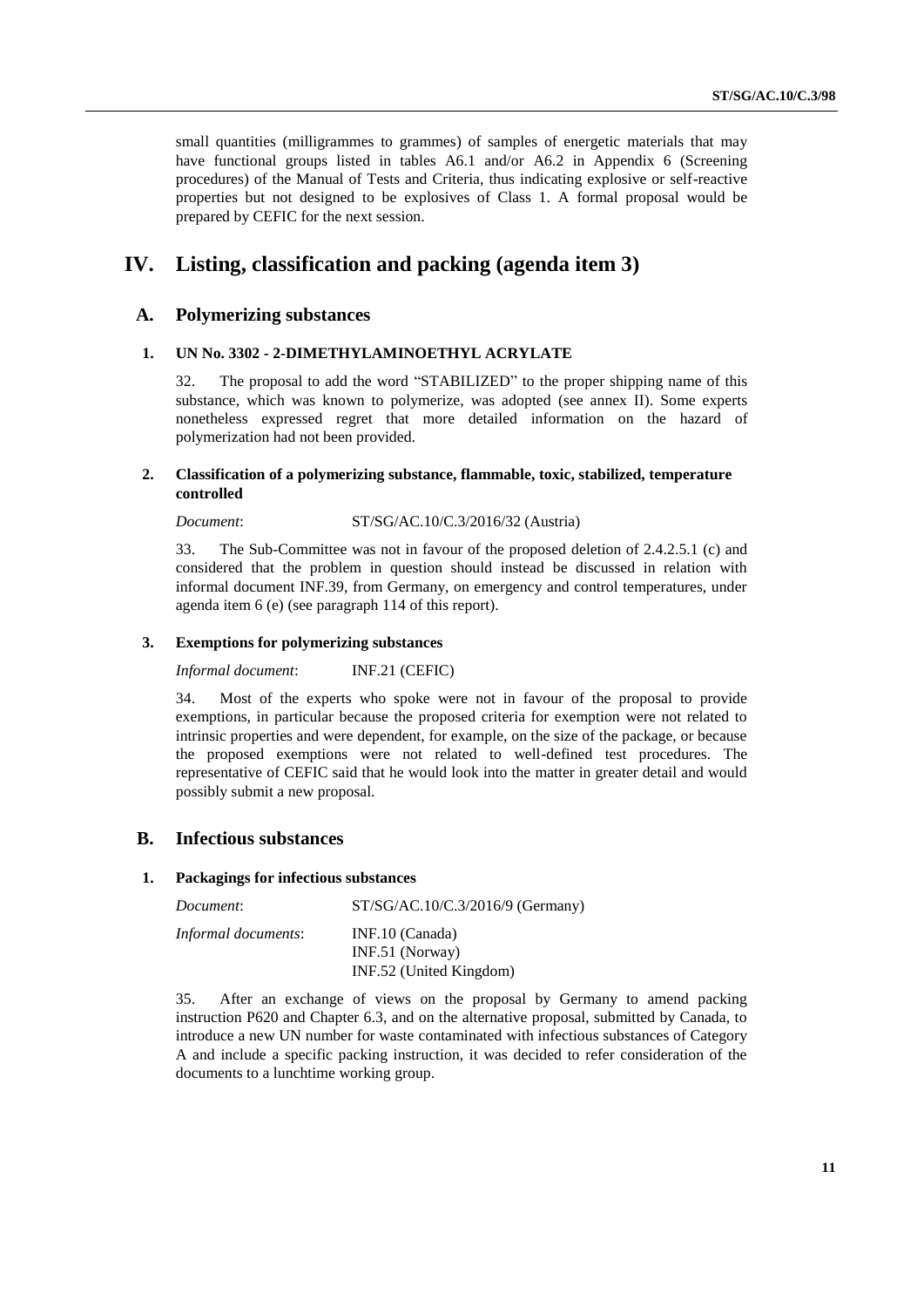*Informal document:* INF.75 (France on behalf of the lunchtime working group)

(Summary of points agreed upon by the lunchtime working group concerning the work on transport of category A Division 6.2 wastes)

36. The Sub-Committee took note of the summary (see annex III). Delegations were invited to prepare proposals in relation to issues that had not been solved or that had to be further discussed. The expert from the United Kingdom said he would be interested in preparing a proposal and that he would liaise with interested delegations through correspondence. The expert from Germany said that she intended also to submit a proposal at the next session.

#### **2. Revision of packing instructions P621, IBC620, and LP621**

*Document*: ST/SG/AC.10/C.3/2016/26 (Canada)

37. Opinions were divided on the proposal to harmonize the three packing instructions for regulated medical waste, (bio) medical and clinical waste assigned to UN No. 3291. Some experts considered that there was still no justification for harmonization. It would be necessary to clarify what was meant by liquid visible when closing the packaging and the use of absorbent material. The expert from Canada would submit a new proposal at the next session.

#### **3. Classification of infected animals**

*Document*: ST/SG/AC.10/C.3/2016/35 (WHO and FAO) *Informal document*: INF.72 (WHO and FAO)

38. The Sub-Committee noted the inconsistencies raised by WHO and FAO in respect of the application of 2.6.3.1.3, 2.6.3.1.4, 2.6.3.6.1 and 2.6.3.6.2 of the Model Regulations. However, several experts were not in favour of the proposals as worded. Apparently, the provisions currently in force had not been intentionally included so as to treat human and animal materials differently. They were also aimed at pragmatically covering specific situations such as the transport of infected or potentially infected animal carcasses.

39. The representatives of WHO and FAO were invited to discuss the questions in more detail with the experts concerned and to submit a new proposal.

40. Following these discussions, a new proposal was developed, with two options, which did not exclude the possibility of other options. The representative of WHO invited delegations to express their preference. The majority of delegations who took the floor expressed preference for option 2, with the reservation that they would have to discuss this further at national level. All interested delegations were invited to submit their comments to WHO and FAO, and these organizations will submit a new official proposal for the next session.

### **C. Test method for readily combustible solids (Test N.1)**

| Document: | ST/SG/AC.10/C.3/2016/5 (Germany) |
|-----------|----------------------------------|
|           |                                  |

*Informal document*: INF.54 (United States of America)

41. In the light of the explanations from the United States of America, the Sub-Committee decided to adopt the amendments proposed for 33.2.1.4.4.1, 33.2.1.4.4.2 and 33.2.1.4.4.3 of the Manual of Tests and Criteria, but with the replacement of "(250 mm)" with "(100 mm)". Those amendments were placed in square brackets for confirmation at the next session (see annex I). A correction to 33.2.1.4.4.1 was also adopted (see annex IV).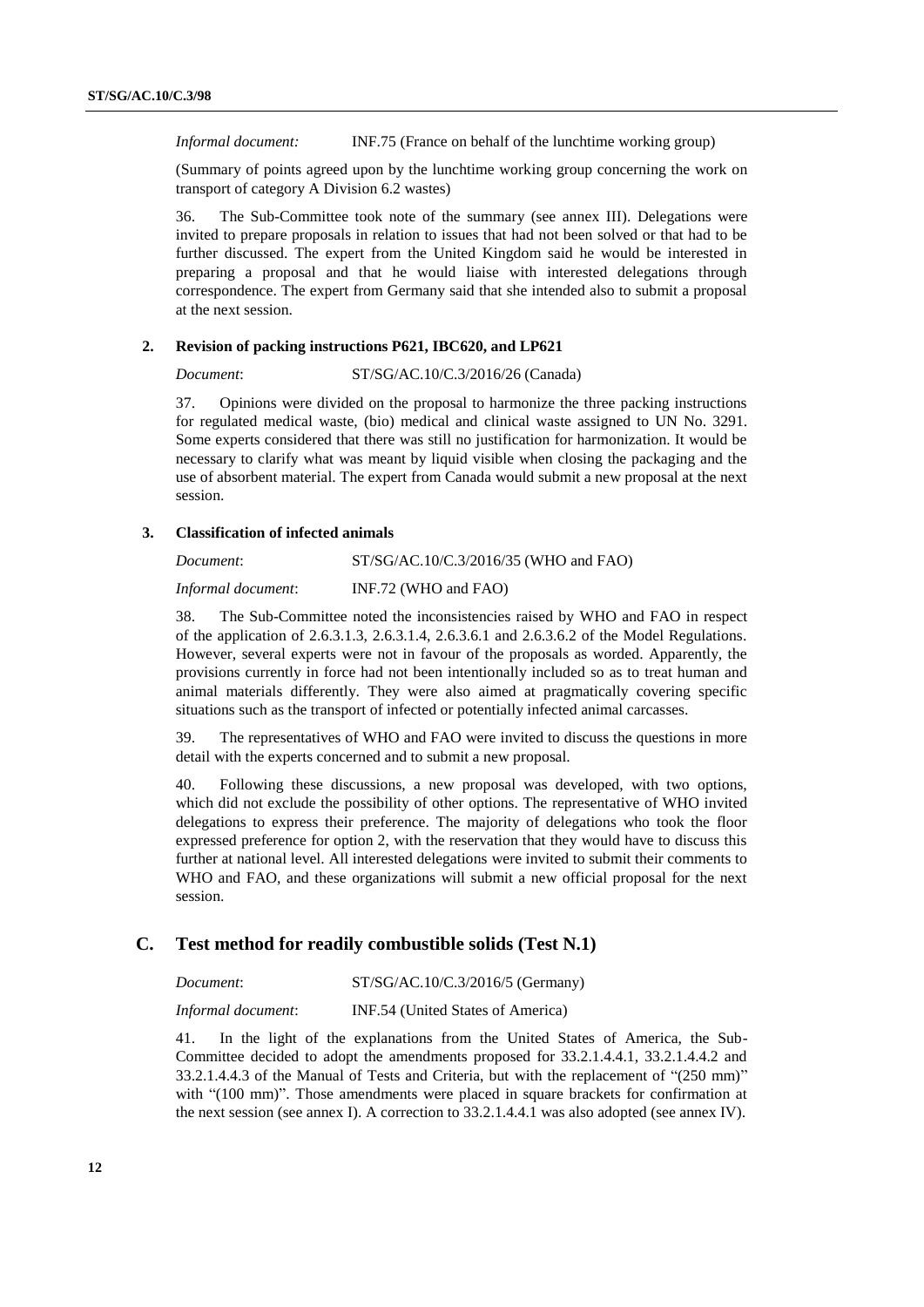### **D. Correction to the description of UN No. 2585 in the French version of the Model Regulations**

*Document*: ST/SG/AC.10/C.3/2016/22 (Canada)

42. The Sub-Committee confirmed that the words "*contenant plus de 5%*" should be replaced in French with "*contenant au plus 5%*" (see annex V).

### **E. Packing instruction LP902**

*Document*: ST/SG/AC.10/C.3/2016/23 (Canada)

43. The proposed amendment was adopted (see annex 2).

### **F. UN No. 1945 - MATCHES, WAX "VESTA"**

*Document*: ST/SG/AC.10/C.3/2016/24 (Canada)

44. The proposal to assign special provision 293 to UN No. 1945 and to carry out an editorial amendment of the English version of special provision 293, paragraph (b), was adopted (see annex II).

### **G. Revision of packing instruction P801**

*Document*: ST/SG/AC.10/C.3/2016/25 (Canada)

45. The proposal to amend instruction P801 in the context of the transport of used batteries was the subject of numerous comments. The expert from Canada was requested to prepare a new proposal for the next session.

#### **H. Revision of Chapter 2.8 (corrosive substances)**

| Document:           | $ST/SG/AC.10/C.3/2016/21$ and Corr.1 (Canada, CEFIC and<br>AISE)                                                   |
|---------------------|--------------------------------------------------------------------------------------------------------------------|
| Informal documents: | INF.40 (CEFIC and AISE)<br>INF.65 and Corr.1 (Canada, CEFIC and AISE, on behalf of the<br>lunchtime working group) |

46. Several experts were in favour of revising Chapter 2.8 as proposed. In the view of some experts, though, a few points still required clarification. They included, for instance, the classification procedures, as the calculation method resulted in a stricter classification than the one produced by the currently used criteria; the supplementary texts introduced from the GHS and possible deviation from the GHS, specifically in the introduction and definitions; and the possibility that the industry would draw up guidelines for the practical application of such new provisions relating to classification.

47. It was agreed to convene a lunchtime working group to study such points and the details of the proposed text.

48. The Sub-Committee adopted provisionally (in square brackets) the revised text of Chapter 2.8 proposed by the lunchtime working group as it appeared in informal document INF.65/Corr.1 (see annex II). The specific texts placed in square brackets would be checked at the next session, taking into consideration the decisions of the GHS Sub-Committee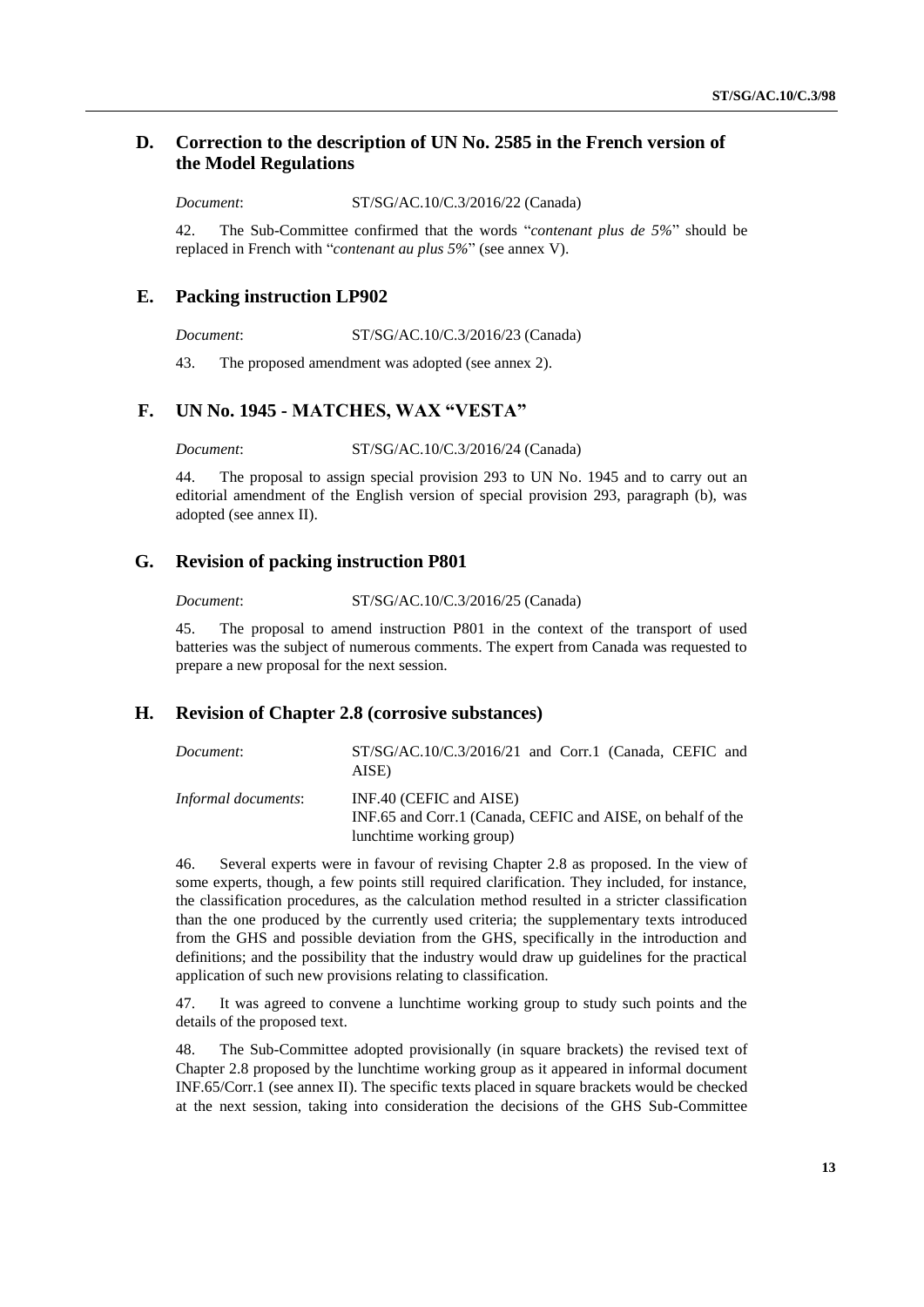relating to the GHS definitions on corrosivity, which were also under discussion. CEFIC would prepare for the next session the examples and explanations mentioned under 2.8.4.3.3 of the document.

### **I. Amendment of special provision 308 for UN No. 2216, Fish meal (Fish scrap), stabilized, Class 9**

*Document*: ST/SG/AC.10/C.3/2016/36 (IFFO)

49. The Sub-Committee considered that it would be premature to amend special provision 308 before the results of the 12-month trials using antioxidants other than ethoxyquin or lower ethoyquin concentrations were available. It was recalled that the treatment was particularly effective for long-term maritime transport and that the proposed amendment should be acceptable to IMO. The representative of IFFO pointed out that new results would soon be available and that she would submit a new document at the next session.

### **J. Proper shipping name for mixtures and solutions**

*Document*: ST/SG/AC.10/C.3/2016/37 (United States of America)

50. The Sub-Committee noted the problems of interpretation of 2.0.2.5 and 3.1.3.2 when certain mixtures contained only one dangerous substance. Specifically should the mixture be classified under a generic entry such as UN No. 1866, RESIN SOLUTION, flammable, or should the UN number assigned for instance to the flammable diluent be used?

51. The Sub-Committee recalled that many generic entries, such as resin solutions, glues, perfumery products and alcoholic beverages, were generally intended to include products containing just one dangerous substance, for example ethanol, and that it was perfectly acceptable to classify such substances under the appropriate generic entry.

52. Some experts noted, however, that consignors could choose to classify a substance as a solution of the dangerous component if they considered that approach preferable for emergency response purposes in the event of an accident. They did not consider that the current text should be amended, as the proposed amendment could make it mandatory to classify under a generic entry.

53. The Sub-Committee decided not to adopt the proposed amendment, but the expert from the United States would be able to draw up a new proposal clarifying the text in the light of the discussion.

### **K. New E-code for dangerous goods in excepted quantities**

#### *Document*: ST/SG/AC.10/C.3/2016/40 (DGAC)

54. Most of the experts opposed the establishment of a new code E6 that would apply to a few products containing alcohol. They considered that Chapter 3.5 already allowed for sufficient exceptions. Before introducing new codes, it would be best to establish the guiding principles for assigning existing ones, which had still not been done despite the fact that an agenda item had been devoted to the subject. The proposal was thus not adopted.

55. The expert from the United States of America said that he would prepare a proposal of guiding principles for the assignment of E-codes.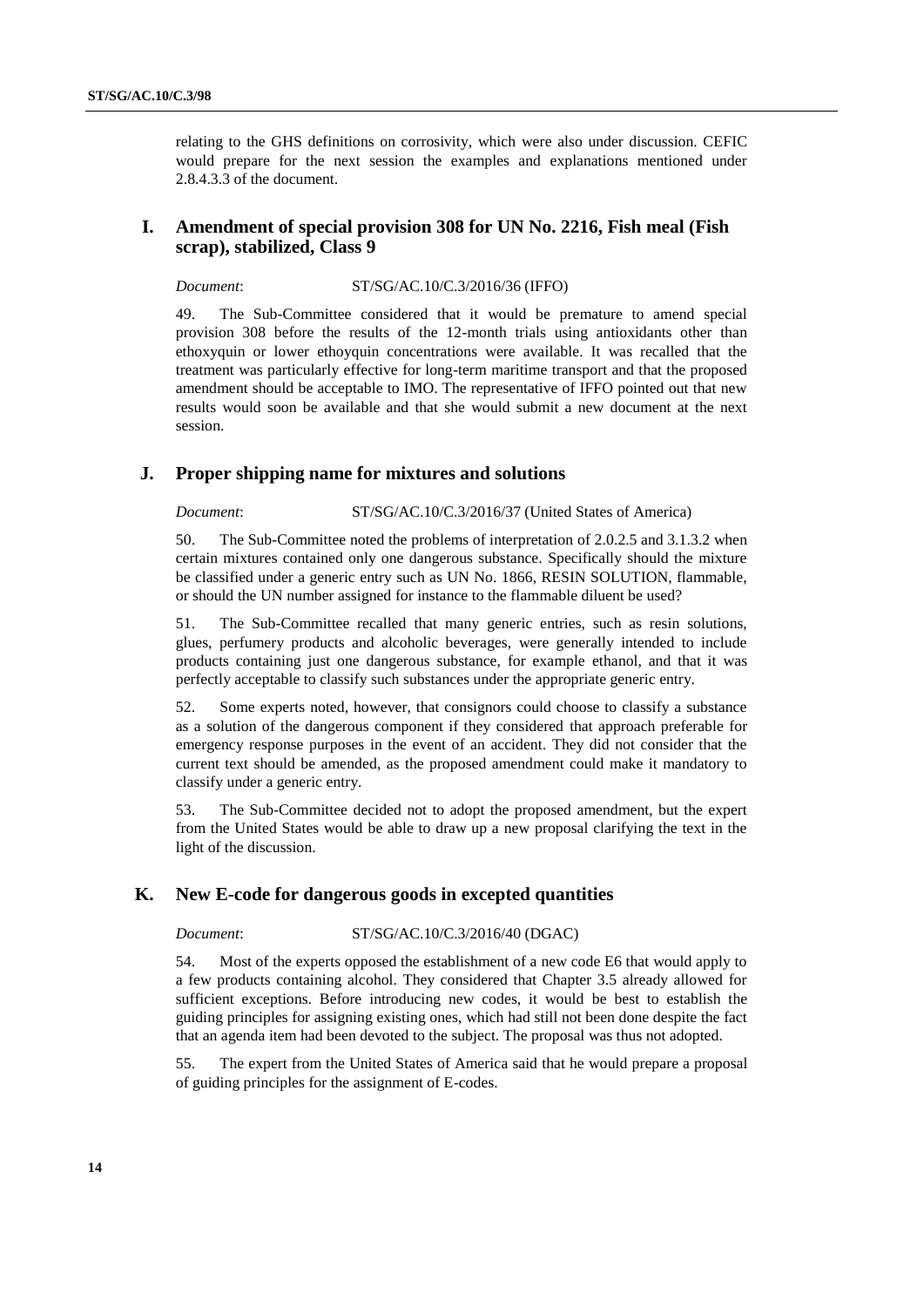### **L. Proper shipping name in the case of several distinct entries listed under a single UN number**

*Document*: ST/SG/AC.10/C.3/2016/48 (Austria)

*Informal document*: INF.18 (Spain)

56. The proposal in option B of informal document INF.18 to clarify paragraph 3.1.2.2, put to the vote, was adopted with a few changes (see annex II). Proper shipping names not corresponding with the transported goods should not appear in the transport document or on the package. If a package contained goods of the same UN number, but with different proper shipping names, the different proper shipping names must be separately indicated in the transport document and separately marked on the package, unless otherwise specified (for example, special provision 367).

### **M. Definition of vapour pressure**

*Informal document*: INF.24 (Canada)

57. Several delegations expressed some doubt about the need to introduce a definition of vapour pressure. In the case of mixtures, test laboratories should normally be competent for knowing what the vapour pressure was. The delegations were invited to send their comments to the expert from Canada, who will consider submitting an official proposal at the next session.

### **N. Report on the informal conference call regarding crude oil classification**

*Informal document*: INF.25 (Canada)

58. The Sub-Committee took note of the report and invited the delegations to provide the expert from Canada with any comments they had on the questions raised.

### **O. Proposal to add a subsidiary hazard of Division 6.1 for UN Nos. 2248, 2264 and 2357**

*Informal document*: INF.33 (Republic of Korea)

59. The Sub-Committee took note of the proposal and invited the expert from the Republic of Korea to submit an official proposal, indicating the exact source of data so as to allow for verification and taking into consideration the changes to the conditions of transport that would be required as a consequence (for example, E-code, tank codes, etc.), if necessary, in the light of the guiding principles.

# **V. Electric storage systems (agenda item 4)**

### **A. Testing of lithium batteries**

#### **1. Report on the third meeting of the informal working group on lithium batteries**

*Document:* ST/SG/AC.10/C.3/2016/46 (France, PRBA, RECHARGE, COSTHA)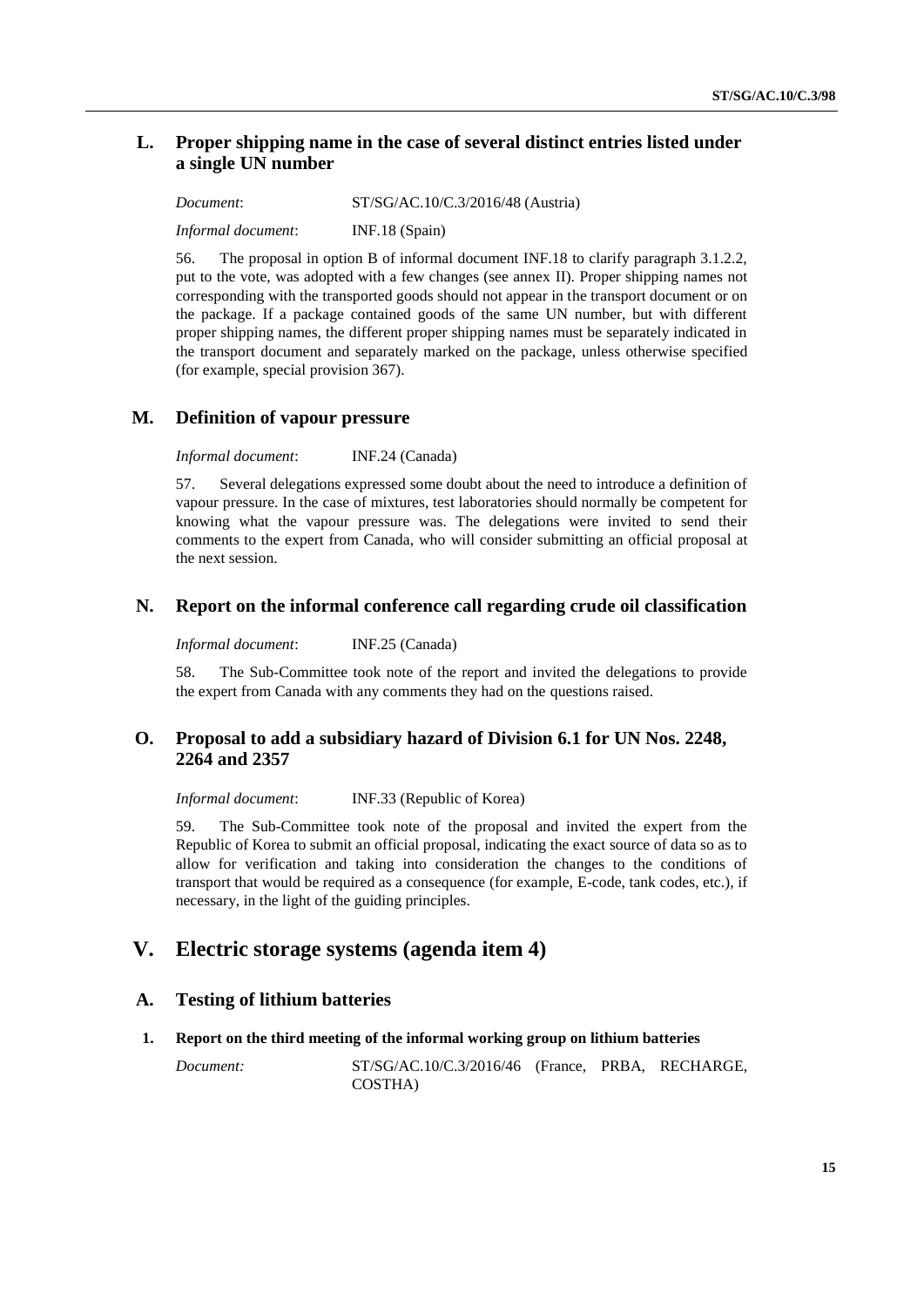*Informal documents:* INF.63 (France, PRBA, RECHARGE, COSTHA) INF.64 (France)

60. The Sub-Committee adopted proposals 2, 3 (option 1) and 5 (see annex I).

61. For the list of issues for which the Sub-Committee's guidance was requested (Section C of the report), the Sub-Committee considered that those questions should be discussed only on the basis of specific proposals, and that some had been presented under agenda sub-item 4 (d).

62. The Sub-Committee did not take a position on the interpretation of special provision 188, paragraphs (a) and (b), for batteries containing one or more cells. Some experts considered that in such cases only paragraph (b), concerning batteries, was applicable, while others considered that paragraph (a), as written, applied as well to the cells contained in the batteries.

63. For discussion item No. 8, the Sub-Committee approved in principle the list of elements of test reports, but an official proposal should be submitted, with appropriate amendments to 2.9.4 setting out requirements for the test reports. The expert from France said that he would submit the proposal.

64. For proposal 1, the Sub-Committee adopted the amendment to paragraph 2.9.4 (f) proposed in informal document INF.63 (see annex II).

65. For proposal 4, some experts asked about the justification for reducing the number of cycles from 50 to 25 in the tests required under 38.3.3 (c), (d) and (e), and the explanation was given by the representative of RECHARGE, on the basis of informal document INF.64. Following the explanation, the proposal was adopted (see annex I). The decision would give rise to consequential amendments in Table 38.3.2 and Table 38.3.3 of informal document INF.70, adopted under proposal 3 (see annex I).

#### **2. Flow charts for testing lithium batteries in accordance with section 38.3 of the Manual of Tests and Criteria**

*Informal document*: INF.55 (PRB, RECHARGE)

66. The Sub-Committee agreed that the introduction of flow charts in the Manual of Tests and Criteria would facilitate the understanding of testing procedures and invited PRBA and RECHARGE to submit an official proposal at the next session.

#### **3. Activation of lithium cells or battery protective mechanism and criteria for voltage loss limit in T.2 Thermal test in section 38.3 of the Manual of Tests and Criteria**

*Informal document*: INF.56 (PRBA, RECHARGE)

67. PRBA and RECHARGE were invited to submit an official proposal at the next session

#### **B. Large batteries**

68. As no document had been submitted under this agenda sub-item, the only issues concerning large batteries were discussed under agenda sub-items 4 (a) and 4 (d).

### **C. Thermal batteries**

69. As no document had been submitted under this agenda sub-item, no discussion took place on this subject.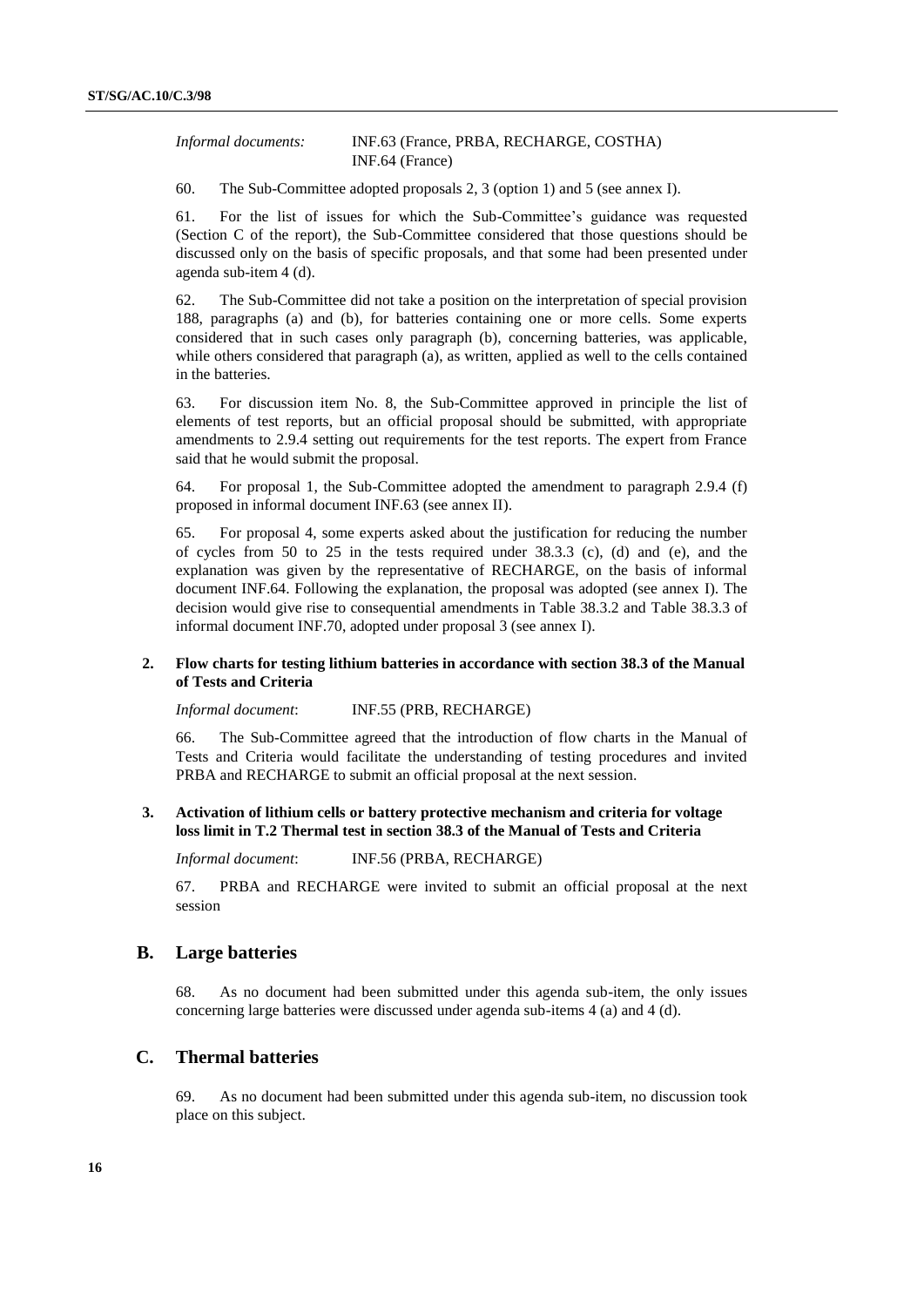### **D. Miscellaneous**

#### **1. New UN number for rechargeable lithium metal polymer batteries**

*Document:* ST/SG/AC.10/C.3/2016/33 (RECHARGE and PRBA)

*Informal document:* INF.32 (RECHARGE and PRBA)

70. Opinions on the proposal diverged. Some experts supported establishing new UN numbers with conditions of transport similar to those required for lithium-ion cells, and advanced the idea that such batteries would be produced in mass quantities and would benefit from technological advances that would make them safer. Others considered that the units in question were lithium-metal batteries and could thus be transported under the UN numbers applicable to lithium-metal batteries.

71. The representatives of RECHARGE and PRBA would submit a new document at the next session.

#### **2. Prohibition on the transport of lithium ion batteries as cargo on passenger aircraft and additional mitigation measures for cargo aircraft**

*Document:* ST/SG/AC.10/C.3/2016/39 (ICAO)

72. The Sub-Committee noted the concerns of ICAO related to the fact that aircraft fire protection systems were apparently unable to suppress fires involving lithium battery cargos. ICAO had consequently decided to temporarily strengthen the regulations by prohibiting the transport of lithium-ion cells on passenger aircraft and making the rules applicable on board cargo aircraft more stringent.

73. The decision by ICAO gave rise to a long discussion, as the Sub-Committee wanted to help ICAO find a solution to the identified problems. In particular, it was noted that the behaviour of lithium batteries in a fire was difficult to predict solely on the basis of their lithium contents or energy ratings. The behaviour in a fire was largely dependent upon the design of the batteries and packages, and the suggestion was made to consider drawing up a classification, by types of cells and batteries. Depending on the design, there may be just ignition, or a significant emission of hot gases, or a serious emission of potentially toxic gases, or even an explosion. A classification based on tests, as was the case for goods of Class 1, could better define the actual dangers posed by the various types of cells, according to their design. The expert from France said that he would present the Sub-Committee with a study carried out on the subject in his country.

#### **3. New entries for lithium batteries used for medical devices**

*Document:* ST/SG/AC.10/C.3/2016/42 (PRBA)

74. The discussion showed that most experts opposed a classification based on the end use of cells and batteries, as in transport, there was no way of determining their intended use. They considered that the same rules should apply, regardless of the intended use of the dangerous goods. The representative of PRBA withdrew his proposal.

#### **4. Clarification for shipping lithium battery shipments prepared for transport according to ICAO packing instruction 965 or 968 Section IB**

*Document:* ST/SG/AC.10/C.3/2016/43 (PRBA)

75. The Sub-Committee noted that in some instances the ICAO Technical Instructions required a Class 9 label where the Model Regulations and other modal regulations only required the lithium battery mark. That posed practical problems when packages were accepted by land or sea carriers for further transport.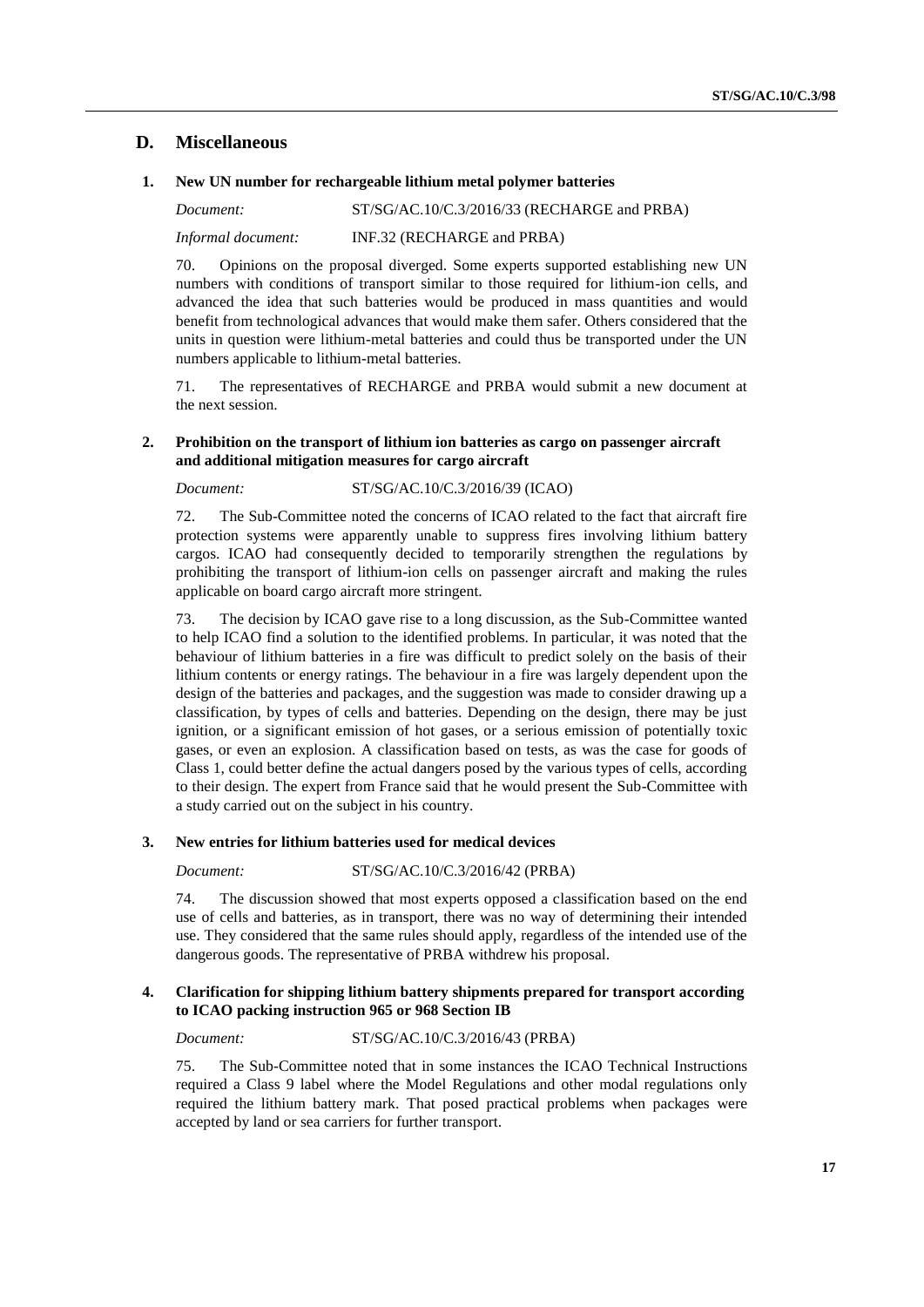76. Some experts were not in favour of introducing another reference to the ICAO Technical Instructions in the Model Regulations to reflect a divergence from air transport. It was also emphasized that the problem should not arise in land transport in the countries applying RID, ADR and ADN, as their regulations included section 1.1.4.2.

77. The proposal to add a NOTE 2 to special provision 188, paragraph (f), was put to the vote and adopted (see annex II).

#### **5. Packaging damaged or defective lithium batteries**

*Document*: ST/SG/AC.10/C.3/2016/44 (PRBA)

78. Most experts were not in favour of the amendment proposed by PRBA for special provision 376, at least as it was currently worded. The Sub-Committee took note that the reference to the Manual of Tests and Criteria gave rise to problems of interpretation, but the reference did not mean that testing was mandatory to verify whether damaged batteries were in conformity with the design type. The meaning was rather that a competent expert should be consulted to ascertain whether damage to cells or batteries was likely to have degraded the safety functions guaranteed by the design type tests. The representative of PRBA would submit a new proposal in the light of the discussion.

79. For provision XXX, proposed in paragraph 5, the representative of PRBA explained that the aim was above all to address problems that arose when consumers sent defective cells or batteries back to a vendor or when damaged or used cells were collected. There were organized collection systems in Europe, but not in the rest of the world. He again said that he would submit a new proposal on the basis of the discussion.

#### **6. Provisions and exemptions for lithium metal button cells and batteries**

# *Document*: ST/SG/AC.10/C.3/2016/45 (PRBA)

80. The discussions showed that the Sub-Committee was not in favour of introducing new UN numbers for button cells, as the conditions required by the Model Regulations would remain the same as those applicable under UN No. 3090. However, some experts were in favour of the idea of differentiating cells, not on the basis of their format, but on the basis of the actual hazard they presented, as assessed by an appropriate test system.

81. The representative of PRBA withdrew his proposal.

#### **7. Transport of damaged/defective lithium batteries**

#### *Informal documents:* INF.12 and INF.14 (OICA and RECHARGE)

82. The Sub-Committee noted that OICA and RECHARGE wished to quickly set up a temporary system for the transport of damaged or defective batteries for automobiles and electric bicycles. In the light of the rapid growth of the market for such batteries and the fact that defect and damage issues were expected to increase, it was not practical to have to deal with the competent authority on each separate occasion.

83. Several delegations supported the principle and the experts in question were invited to submit their comments on the details of the proposal in informal document INF.12 to the representative of OICA, who would prepare an official proposal for the next session.

84. The Sub-Committee noted that OICA and RECHARGE wished in a second stage to develop criteria for the selection of appropriate packaging, in accordance with the actual hazards encountered with various types of batteries (INF.14).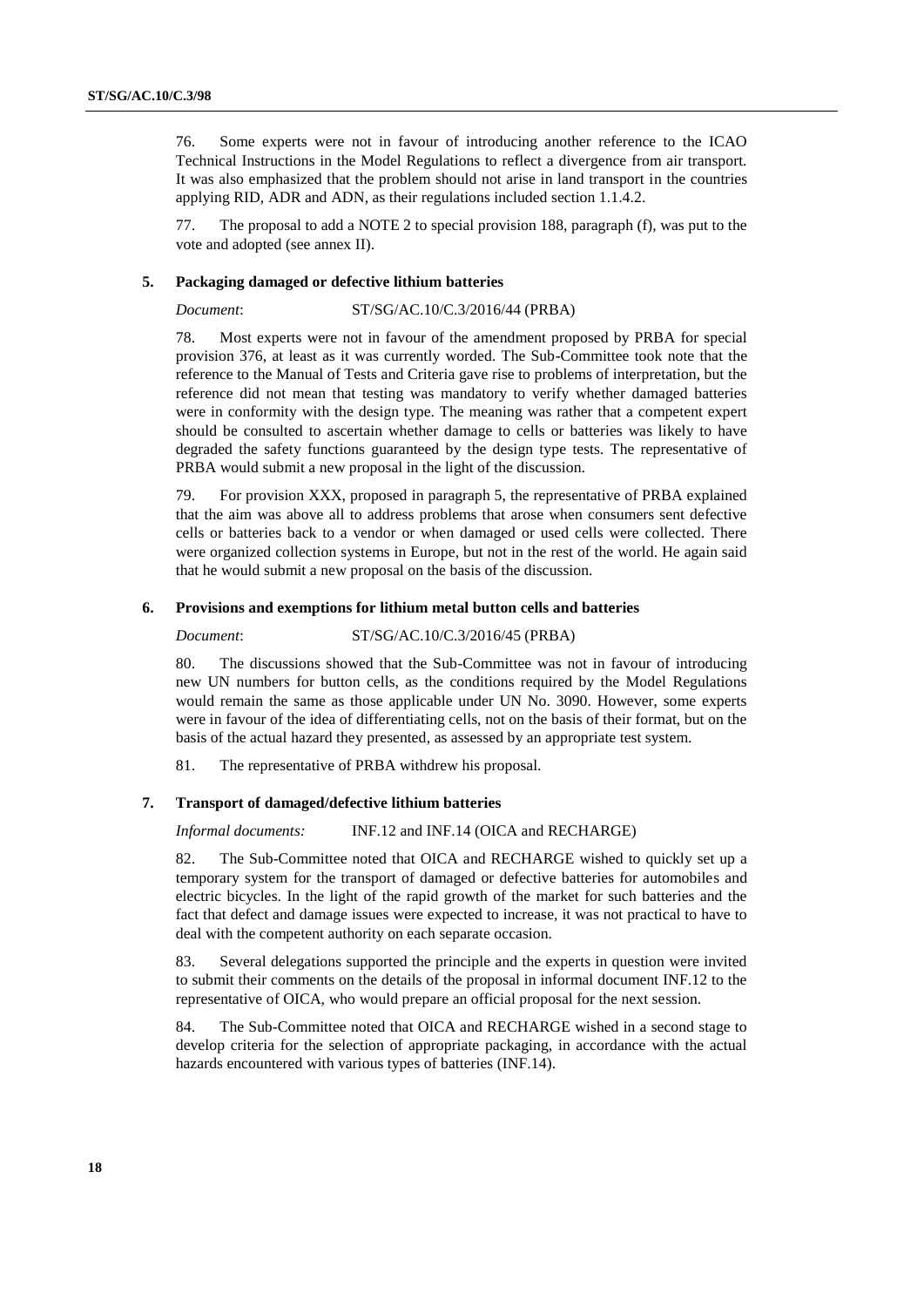#### **8. Lithium batteries installed in closed cargo transport units**

*Document*: ST/SG/AC.10/C.3/2016/41 (PRBA)

*Informal document*: INF.69 (PRBA)

85. After a first discussion of the proposal of introducing a new entry for transportable battery power systems, the Sub-Committee adopted the revised proposal in informal document INF.69 with some modifications (see annex II).

#### **9. Large packagings of lithium batteries of small production runs, of prototype lithium batteries, or of prototype lithium batteries**

*Informal document*: INF.29 (Germany)

86. Several experts supported the proposal, but since this was an informal document and there were a number of editorial comments, the expert from Germany was invited to submit an official proposal for the next session.

#### **10. CTUs equipped with container tracking devices containing lithium batteries**

*Informal document:* INF.30 (Germany)

87. The expert from Germany will submit an official proposal at the next session taking account of the comments made.

#### **11. Amendments to special provisions on the carriage of vehicles**

| Document:           | $ST/SG/AC.10/C.3/2016/14$ (France)                        |
|---------------------|-----------------------------------------------------------|
| Informal documents: | INF.22 (Switzerland)                                      |
|                     | INF.77 (France, Switzerland and United States of America) |

88. For proposal 1, the Sub-Committee was in favour of option 2, which would delete special provisions 240, 312, 380 and 385 and replace them with a new provision 388, applicable to UN Nos. 3166 and 3171 (see annex II).

89. Consequently, for proposal 2, the Sub-Committee considered option 2 and adopted the proposed amendments, with some modifications (see annex II). The Sub-Committee emphasized that the reference to the competent authority for determining conditions of transport meant that it was for the competent authority to establish such conditions of transport for domestic traffic. In international transport, the Contracting Parties to the applicable legal instruments could decide to set such conditions in the relevant modal regulations, such as the IMDG Code, the ICAO Technical Instructions, RID, ADR and ADN, rather than referring to the competent authority, or they could make use of the legal possibilities offered by those instruments, such as bilateral or multilateral agreements.

90. For proposal 3, which addressed the relationship between special provision 363 and packing instruction P005, the Sub-Committee adopted the proposals contained in informal document INF.77 with some editorial corrections (see annex II).

## **VI. Transport of gases (agenda item 5)**

#### **A. Global recognition of UN and non-UN pressure receptacles**

*Informal document:* INF.58 (CGA and EIGA)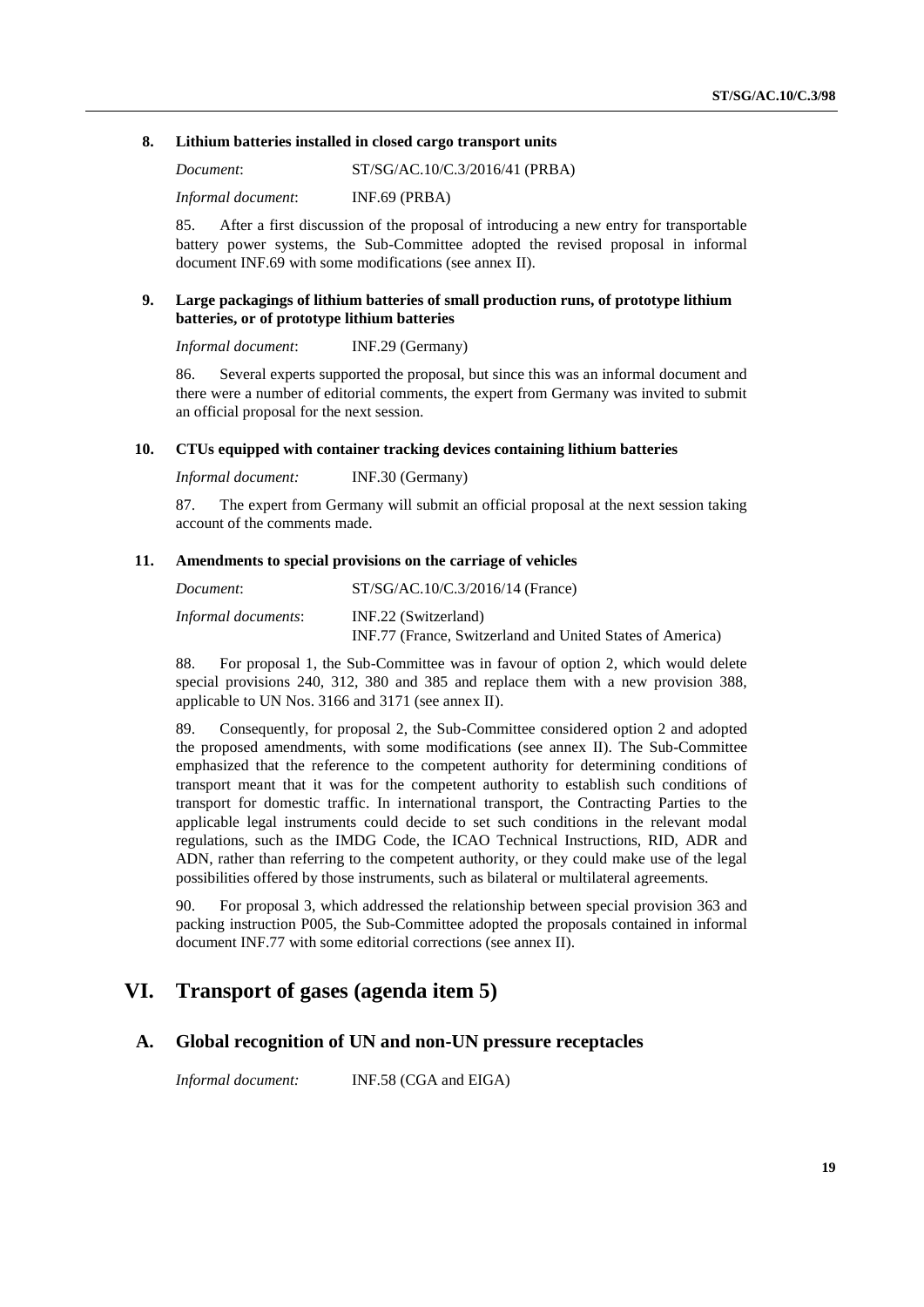91. The Sub-Committee was informed that CGA and EIGA did not intend to hold discussion on this subject at this session but intended to progress this issue at the next session.

#### **B. Miscellaneous**

#### **1. Transport of gas tanks for motor vehicles**

*Document*: ST/SG/AC.10/C.3/2016/8 (Germany)

92. The proposal followed up on discussions held the previous year (document ST/SG/AC.10/C.3/2015/5 and informal document INF.12 of the forty-eighth session) and was supported by a presentation/demonstration of the tanks by OICA.

93. Most delegations were in principle in favour of the proposal to add a special provision for the transport of such tanks, subject to a number of comments.

94. The expert from Germany justified some of the aspects commented upon and said that she would prepare a new proposal to take into account the comments she considered relevant.

#### **2. Insertion of references to ISO standards in 6.2.2**

*Document*: ST/SG/AC.10/C.3/2016/20 (ISO) *Informal document*: INF.11 (ISO)

95. The proposals for inserting new references to ISO standards or updating existing ones were all adopted including the reference to ISO 17871:2015 which was put to the vote since the expert from Spain had expressed a reservation on this specific one (see annex II).

#### **3. Use of pressure drums with dished ends convex to pressure for the carriage of corrosive gases**

| Document: | ST/SG/AC.10/C.3/2016/28 (Canada, Australia and United |  |  |
|-----------|-------------------------------------------------------|--|--|
|           | States of America)                                    |  |  |
|           |                                                       |  |  |

*Informal document*: INF.53 (Brazil)

96. These documents were submitted following the discussions that took place at the last session (see ST/SG/AC.10/C.3/96, paras 66-67). The introduction of a reference to ISO 21172-1:2015 would entail a prohibition on the use of pressure drums with dished ends convex to pressure that have been widely and safely used for the transport of corrosive gases in many parts of the world for many years.

97. The proposal in option 1 of the document to allow the transport of corrosive gases in such pressure drums was put to the vote and adopted (see annex II).

#### **4. Amendment of P206**

*Informal document*: INF.41 (United Kingdom)

98. These proposals were linked to the amendments to P200 (3) (e) adopted in square brackets at the last session. Since they were submitted in an informal document, the Sub-Committee agreed to adopt these proposed amendments in square brackets for review and confirmation at the next session (see annex II).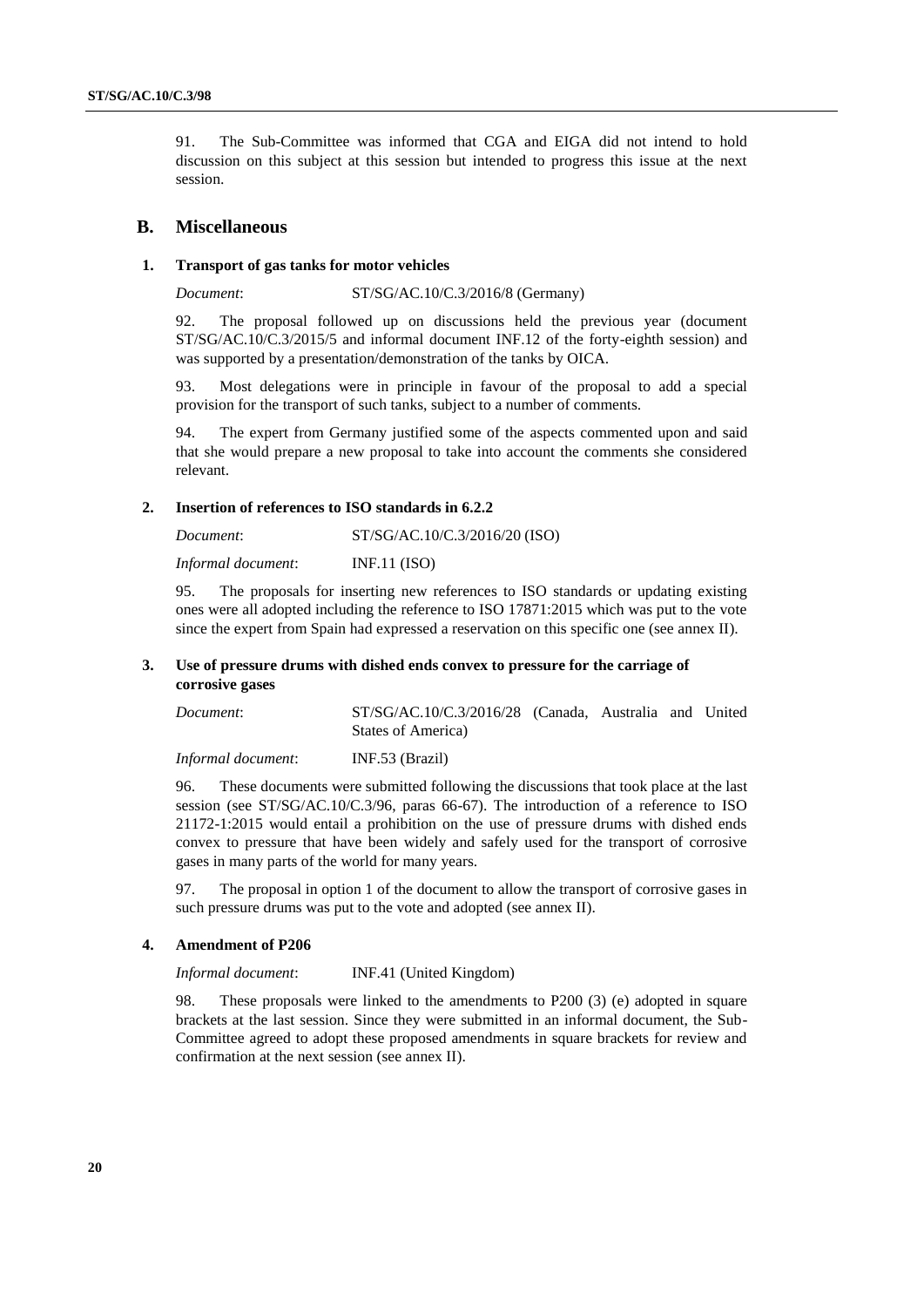# **VII. Miscellaneous proposals for amendments to the Model Regulations on the Transport of Dangerous Goods (agenda item 6)**

#### **A. Dangerous goods in machinery, apparatus or articles, N.O.S.**

#### **1. Dangerous goods in machinery, apparatus or articles, N.O.S.**

| Document:                  | $ST/SG/AC.10/C.3/2016/34$ (United Kingdom)      |
|----------------------------|-------------------------------------------------|
| <i>Informal documents:</i> | INF.17 (United Kingdom)<br>INF.26 (Netherlands) |

99. The proposals were referred to a lunchtime working group after preliminary discussion in plenary session. The expert from the United Kingdom reported on the outcome of the working group's discussions and said that there were still a number of diverging views on several aspects of this issue. He said that the work could continue by correspondence and that he would assess by the end of August whether there is any chance to reach an agreement by the end of this year, in which case he would submit a revised proposal for the next session. Otherwise the work might have to be postponed to the next biennium.

#### **2. Clarification of special provision 363 and packing instruction P005**

| Document:           | $ST/SG/AC.10/C.3/2016/14$ (France)                                                   |
|---------------------|--------------------------------------------------------------------------------------|
| Informal documents: | INF.22 (Switzerland)<br>INF.77 (France, Switzerland and United States of<br>America) |

100. This issue was discussed under agenda sub-item 4 (d) in the context of proposals of amendments to special provisions on the carriage of vehicles (see paragraph 90).

#### **3. Scope of special provision 363**

*Informal document:* INF.19 (Switzerland)

101. Several experts shared the view of Switzerland that the reference to liquid fuel contents of more than 60 litres in special provision 363, paragraph (g) (iv) for UN Nos 3528 and 3530 should be deleted because in practice it is difficult for a controller to check the exact contents of the fuel tanks of engines or machinery, and because the presence of a few litres of flammable liquids in an empty tank is sufficient to generate an explosive atmosphere. They felt that such engines and machinery should be labelled and placarded in the same way as empty uncleaned receptacles and tanks.

102. Other experts considered that the current text intentionally contained such a reference and that it was the responsibility of the consignor to check the quantity of fuel contained and to comply with the corresponding consignment requirements. In addition they were reluctant to consider amendments to a text that had not even yet become applicable through modal regulations.

103. The expert from Switzerland said that he would further discuss the issue with Swiss enforcement authorities and would submit an official proposal at the next session.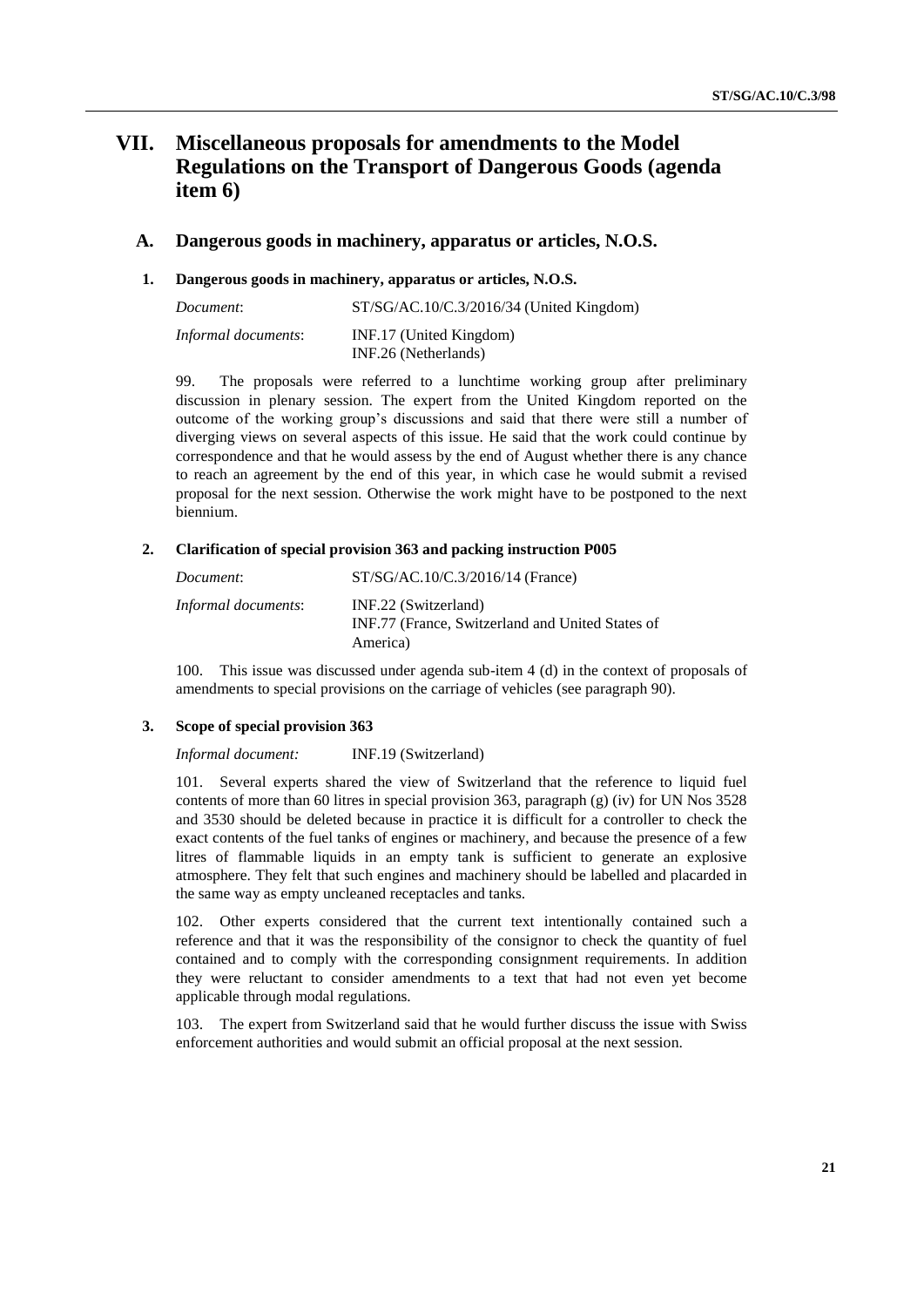### **B. Marking and labelling**

#### **1. Hazard communication requirements for bulk containers**

*Document*: ST/SG/AC.10/C.3/2016/38 (United States of America)

104. The proposals of amendments to Chapter 5.3 were intended to fill a gap in the Model Regulations regarding marking and placarding of bulk containers (see ST/SG/AC.10/C.3/96, paras 101-102), and were adopted (see annex II).

#### **2. Design of the lithium battery mark**

*Informal document:* INF.71 (IATA)

105. The Sub-Committee noted that the wording that describes the design of the new lithium battery mark in 5.2.1.9.2 is not consistent with the wording used to describe the design of the limited quantity mark and other marks where for the background it is permitted to be "white or contrasting background". The Sub-Committee agreed that this had been overlooked and that a corrigendum should be issued so that implementing modal organizations could remedy this omission in accordance with their respective legal procedures (see annex V).

### **C. Packagings**

#### **1. Design type tests for IBCs**

*Document:* ST/SG/AC.10/C.3/2016/1 (Spain)

106. The Sub-Committee confirmed the interpretation proposed by Spain, according to which it was possible to use a different IBC of the same design for each drop test. However, it was not deemed necessary to change the current wording of note "e" in Table 6.5.6.3.5, as the note was apparently clear on that point. The proposal to amend the last paragraph of 6.5.6.9.3 was accepted, with a minor editorial change (see annex II).

**2. Water temperature during internal pressure (hydraulic) test with plastics packagings, composite packagings (plastics receptacles), plastics IBCs and composite IBCs (plastic inner receptacles)**

| Document:           | ST/SG/AC.10/C.3/2016/11 (Germany) |
|---------------------|-----------------------------------|
| Informal documents: | INF.13 (ICIBCA and ICPP)          |
|                     | INF.43 (Germany)                  |
|                     | INF.48 (United Kingdom)           |

107. The question had been discussed at previous sessions, and several delegations still had objections to setting a minimum temperature for the water used in the hydraulic pressure test. In the light of the discussion, the expert from Germany withdrew his proposal in favour of the one from ICIBCA and ICPP (INF.13), which required the water temperature to be indicated in the test report. That proposal was adopted (see annex II).

### **D. Portable tanks**

108. As no document had been submitted under this agenda sub-item, no discussion took place on this subject.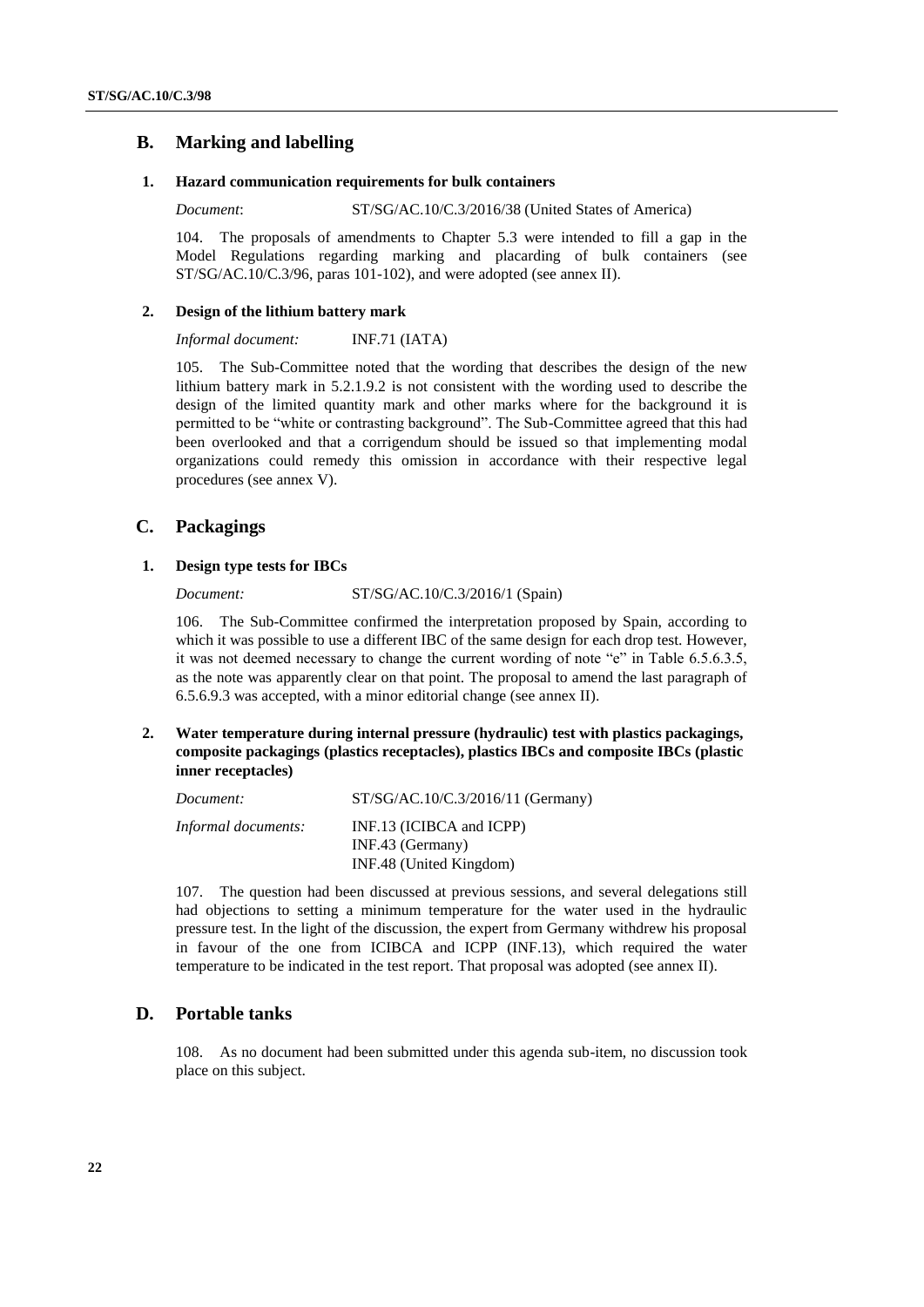### **E. Other miscellaneous proposals**

#### **1. Amendment of special provisions, packing instructions and related sections of the Model Regulations**

*Document*: ST/SG/AC.10/C.3/2016/2 (Russian Federation)

*Informal document*: INF.3 (Russian Federation)

109. The amendments in proposals 1 and 2, intended to avoid confusion between electrical conductivity and thermal conductivity, were adopted with a modification (see annex II).

110. For proposal 3 concerning packing instruction 910, several experts said that all kinds of contacts between cells and batteries had to be avoided, and not only electrical contact. Therefore, the expert from the Russian Federation withdrew this proposal.

111. For proposal 4 of replacing the term "thermal conductivity" by "thermal conductivity coefficient" in  $6.4.10.2$  on the grounds that the unit mentioned  $(W/(m-K))$ corresponds to the "thermal conductivity coefficient" and not to "thermal conductivity", the Sub-Committee considered that this is an issue that should be brought to the attention of IAEA first.

### **2. "Hazard" versus "Risk"**

#### *Document*: ST/SG/AC.10/C.3/2016/16 (IATA)

112. The Sub-Committee agreed that the word "risk" was inappropriately used in many paragraphs of the Model Regulations and should be replaced by the word "Hazard", and adopted the IATA proposal with some corrections (see annex 2). The Sub-Committee noted that the French version and possibly other linguistic versions may also need to be carefully reviewed since the word "hazard" had been translated by "risk" in certain cases, e.g. in the definitions of the Class 1 divisions.

#### **3. Transport of liquid fuels in flexible tanks**

| Informal documents: | $INF.7$ (IDGCA) |
|---------------------|-----------------|
|                     | INF.76 (RPMASA) |

113. The Sub-Committee noted that flexible tanks are used in certain countries for the carriage of liquid fuels with competent authority approval. However, most experts considered that these flexible tanks are not "large and robust articles" addressed in 4.1.3.8, and if their use was authorized by certain competent authorities , this was not to be considered as a generally practice. The Sub-Committee understood that such use might be justified and authorized in exceptional circumstances, but felt that introducing provisions in the Model Regulations should not be recommended.

#### **4. Polymerizing substances – information on emergency and control temperatures**

*Informal document:* INF.39 (Germany)

114. Several experts supported the proposals by Germany submitted as follow-up to decisions taken at the forty-seventh session, but since the document, submitted in due time, had been issued very late by the secretariat and as an informal document, the expert from Germany was invited to submit an official proposal for the next session, taking account of comments made.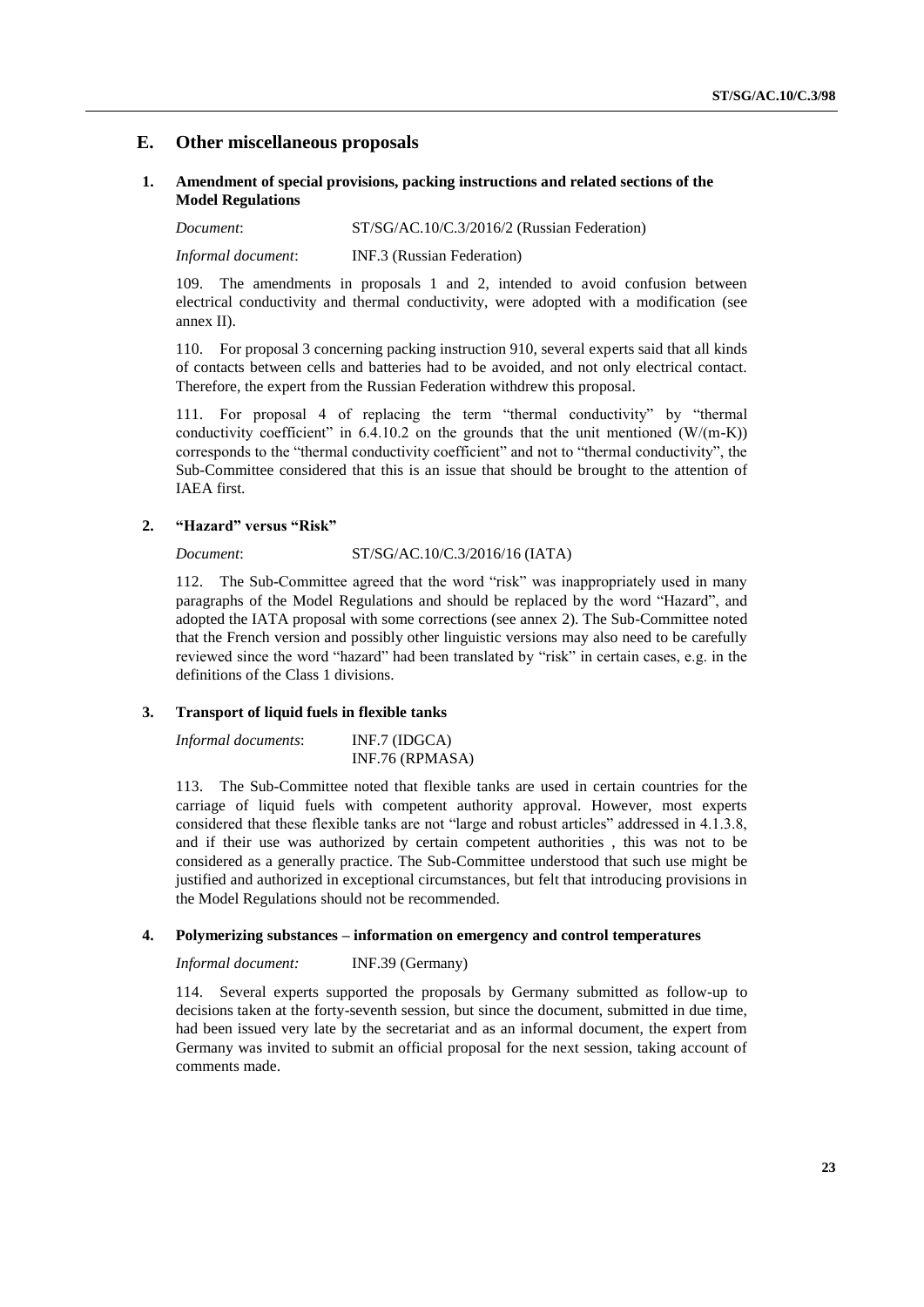### **5. Proposal to modify P902**

*Informal documents:* INF.57 and Add.1 (COSTHA)

115. Several experts expressed support for the proposal and the representative of COSTHA was invited to submit an official proposal for the next session.

# **VIII. Global harmonization of transport of dangerous goods regulations with the Model Regulations**

### **A. References to the distinguishing signs for motor vehicles in international traffic**

*Document*: ST/SG/AC.10/C.3/2016/4 (Secretariat)

116. The Sub-Committee adopted the editorial changes suggested by the secretariat wherever reference is made to the distinguishing signs for motor vehicles in international traffic (see annex II).

### **B. Insertion of definitions of "Reference steel" and "Mild steel" in section 1.2.1 of the Model Regulations**

*Document*: ST/SG/AC.10/C.3/2016/15 (Romania)

*Informal document*: INF.66 (Report of the Working Group on Explosives)

117. The Sub-Committee noted the view of the Working Group on Explosives that the proposals by the observer from Romania would have no impact on performance of tests described in the Manual of Tests and Criteria. Certain delegations feared that the proposed insertion of definitions in section 1.2.2 would have unexpected consequences on the currently required thickness of metal IBCs. Others felt that the minimum tensile strength range proposed for radioactive material packages would have to be checked. It was also suggested that the values mentioned were not necessarily relevant in definitions of reference steel or mild steel since they could also correspond to required mechanical specifications that were not necessarily the same for tanks, IBCs or radioactive material packages.

118. The observer from Romania said he would prepare a clearer proposal for the next session.

### **C. Inconsistencies in the translation of the proper shipping names in the Dangerous Goods List of the Model Regulations**

*Informal document*: INF.42 (Secretariat)

119. The Sub-Committee noted the numerous inconsistencies identified in relation to the proper shipping names listed in the Spanish version of the Model Regulations and those listed in the IMDG Code, the ICAO Technical Instructions, RID, ADR and national regulations of various Spanish-speaking countries, and congratulated the secretariat for the extensive review and analysis of these inconsistencies.

120. It was noted however that only English and French are the working languages of the Sub-Committee and it was therefore difficult to solve such problems in other UN languages within the Sub-Committee itself. The Arabic, Chinese, Russian and Spanish versions of the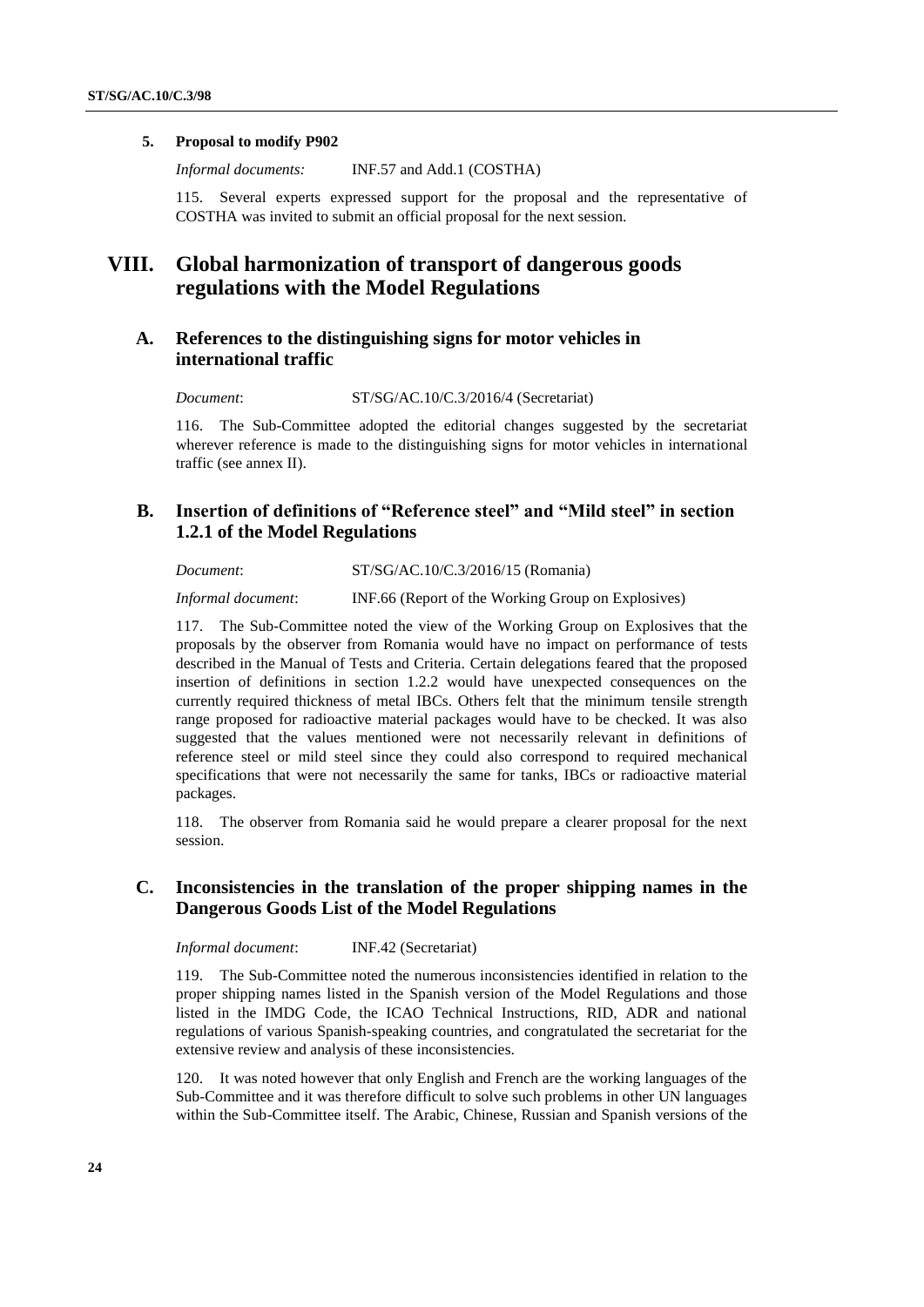Model Regulations are official United Nations translation. They may not be always perfect, but the only way to avoid inconsistencies in propers shipping names is for translation services of IMO, ICAO and government of countries using such United Nations languages to stick scrupulously to the United Nations names. If deviations are deemed necessary for whatever reason, they should not be introduced before having been first submitted to the United Nations secretariat for resolution in cooperation with languages services concerned and introduced in the Model Regulations.

121. For the Spanish version, it was agreed that the secretariat would try first to resolve, in cooperation with all concerned, the issues that are purely linguistic. For issues that were identified by the secretariat as originating possibly from inconsistencies or lack of systematic in the English and French versions, the secretariat would try to find out if there were historical reasons for discrepancies between the English and French versions or any other historical background that may help resolving such issues, but this might take some time and might not be undertaken before the next biennium especially if this could lead to reconsideration of certain English or French proper shipping names.

### **D. Adoption of amendments to the IMDG Code**

#### *Informal document:* INF.59 (IMO)

122. The Sub-Committee noted that the IMO Maritime Safety Committee had adopted Amendment 38-16 of the IMDG Code by resolution MSC.406 (96), that would be issued as annex 5 of document MSC96/25/Add.2. If deemed accepted by 1 July 2017, the amendments would enter into force on 1 January 2018 and Contracting parties to the SOLAS convention are authorized to apply the amendments in whole or in part on a voluntary basis as from 1 January 2017. IMO had also issued MSC.1/Circ.1520 (Guidelines on consolidated IMO provisions for the safe carriage of dangerous goods in packaged form by sea); MSC.1/Circ.1521 (Amendments to the inspection programmes for cargo transport units carrying dangerous goods); and MSC.1/Circ.1522 (Amendments to the Emergency Procedures for ships carrying Dangerous Goods (EmS) Guide).

### **E. Outcome of the Joint Meeting of the RID Committee of Experts and the Working Party on the Transport of Dangerous Goods on its spring 2016 session**

*Informal document*: INF.61 (Secretariat)

123. The Sub-Committee took note of the information provided and invited the secretariat to submit the proposals of amendment to the Model Regulations through an official document at the next session.

# **IX. Cooperation with the International Atomic Energy Agency (agenda item 8)**

*Informal document*: INF.46 (IAEA)

124. The Sub-Committee noted the information submitted on the outcome of the thirtysecond session of the Transport Safety Standards Committee (TRANSSC 32) of the International Atomic Energy Agency (IAEA), held in Vienna on 14 and 15 June 2016.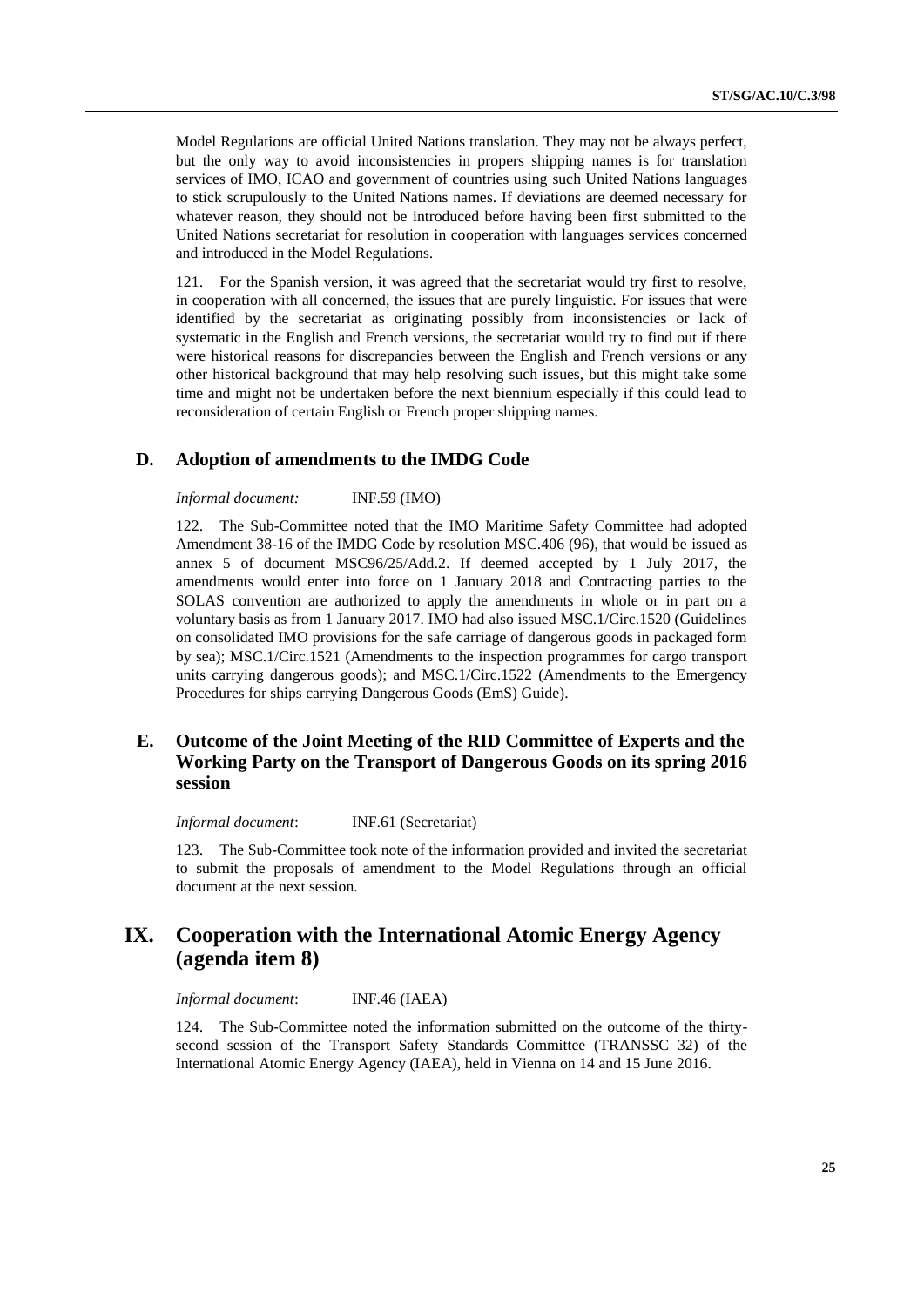# **X. Guiding principles for the Model Regulations (agenda item 9)**

125. As no document had been submitted under this agenda item, no discussion took place on this subject.

# **XI. Issues relating to the Globally Harmonized System of Classification and Labelling of Chemicals (agenda item 10)**

126. Some of the issues under this agenda item were discussed jointly with the GHS Sub-Committee in the afternoon of 5 July 2016. The report of the joint session is contained in the report of the GHS Sub-Committee on its thirty-seventh session (see ST/SG/AC.10/C.4/62, para.8 and annex II).

#### **A. Criteria for water-reactivity**

127. As no document had been submitted under this agenda sub-item, no discussion took place on this subject.

#### **B. Tests and criteria for oxidizing liquids and solids**

| Document:          | ST/SG/AC.10/C.3/2016/12 (France) |
|--------------------|----------------------------------|
| Informal document: | $INF.47$ (France)                |

128. This sub-item was discussed only during the joint session of the TDG and GHS subcommittees, see ST/SG/AC.10/C.4/62, annex II, section A, paras 2 and 3.

#### **C. Classification criteria for flammable gases**

| Documents:         | ST/SG/AC.10/C.3/2016/17 (Belgium and Japan on behalf of   |
|--------------------|-----------------------------------------------------------|
|                    | the informal working group on classification criteria for |
|                    | flammable gases)                                          |
|                    | $ST/SG/AC.10/C.3/2016/27$ (Germany, CEFIC and EIGA)       |
| Informal document: | INF.31 (Belgium, Japan)                                   |

129. The majority of experts who took the floor could not support the amendments to the Model Regulations proposed in annex 5 of document ST/SG/AC.10/C.3/2016/27. Since the approach in this document differed from the approach recommended by the informal working group, the Sub-Committee felt that it should proceed in two stages. The first stage would be to implement the approach recommended by the working group, if endorsed by the GHS Sub-Committee, and the second stage could consist in considering the approach proposed by Germany, CEFIC and EIGA if it can be implemented in the transport sector consistently with the GHS.

130. The Sub-Committee supported creating a new sub-category for low flammability gases and the criteria of low flammability limit greater than 6% or fundamental burning velocity limit less than 10 cm/s to differentiate the new sub-category within the current category 1. It was noted that the discussion of hazard communication should be pursued within the GHS Sub-Committee.

131. This issue was further discussed during the joint session of the TDG and GHS subcommittees, see ST/SG/AC.10/C.4/62, annex II, section B, paras 4-7.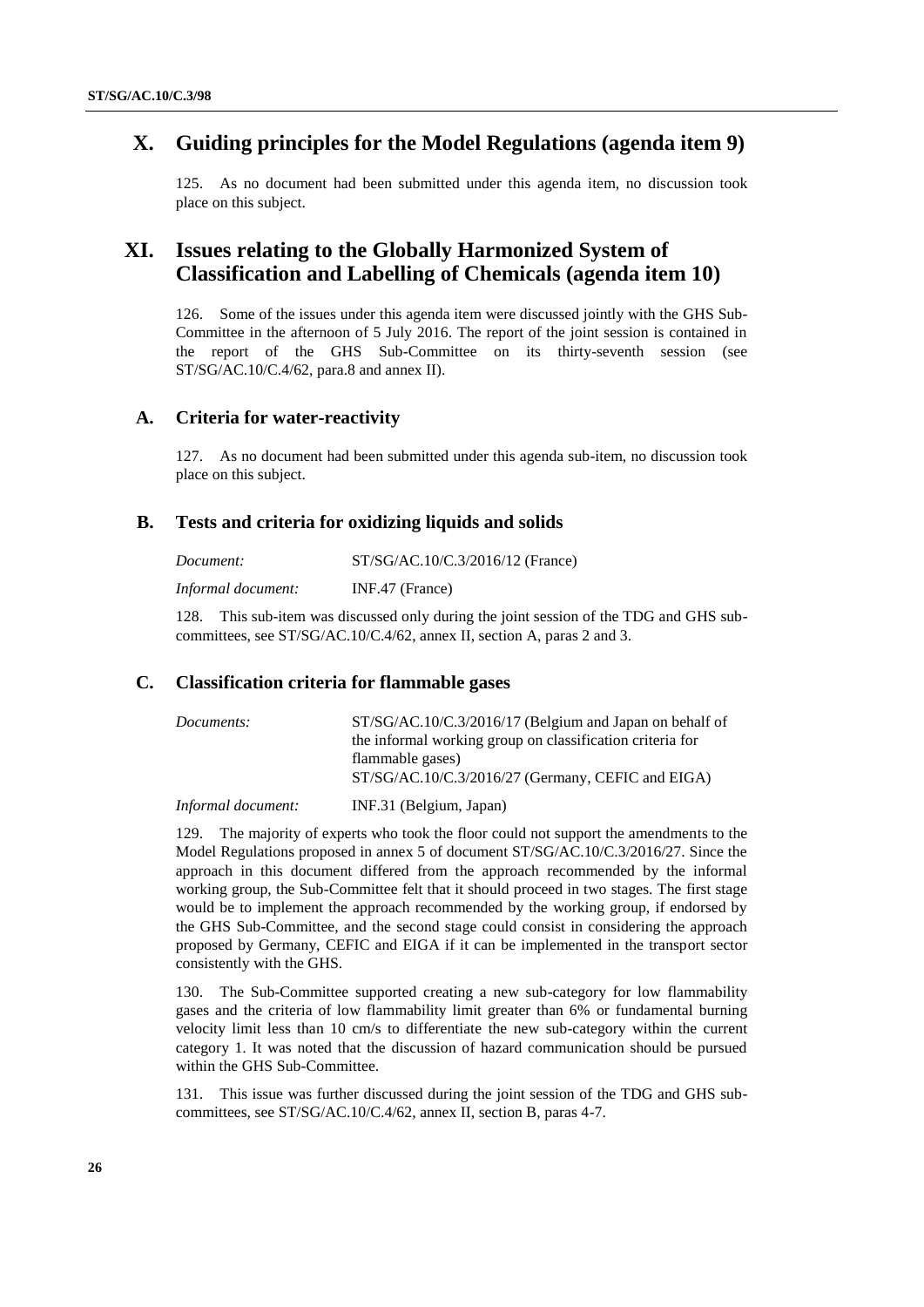### **D. Expert judgement/weight of evidence**

132. As no document had been submitted under this agenda sub-item, no discussion took place on this subject.

### **E. Corrosivity criteria**

133. No document had been submitted under this agenda sub-item. The question of revision of Chapter 2.8 of the Model Regulations was discussed under agenda item 3, see paragraphs 46-48 of this report.

### **F. Updating of references to OECD Guidelines**

134. As no document had been submitted under this agenda item, no discussion took place on this subject.

#### **G. Use of the Manual of Tests and Criteria in the context of the GHS**

| Informal documents: | INF.4 and Add.1-5 (Chairman of the Working Group on |
|---------------------|-----------------------------------------------------|
|                     | Explosives)                                         |
|                     | INF.6 (Canada and FEA)                              |

135. These documents were referred to the Working Group on Explosives for consideration (see also paragraph 9 of this report). The Sub-Committee noted the outcome in the report of the Working Group (INF.66) as follows:

(a) The Working Group spent considerable time reviewing informal document INF.4 and Section 10 of Add.1 and noted that several of the general changes led to confusion. The Group identified solutions and the Chairman would follow up with new proposals;

(b) It was determined to create text in Part I of the Manual to clarify the intent that the configuration is most often the transport package and no additional testing is required for other sectors; and

(c) The work would continue in the intersessional period and would include continuing the review of the rest of Add.1, review of Add.2 – Add.5, development of a chapter to describe in general terms how to use the Manual in GHS efforts and to explain the importance of packagings for certain explosives classifications.

### **H. Joint work with the GHS Sub-Committee**

#### **1. Review of Chapter 2.1 of the GHS**

136. This issue was discussed under agenda item 2, see paragraph 22 of this report. it was further discussed during the joint session of the GHS and TDG sub-committees, see ST/SG/AC.10/C.4/62, annex II, paragraphs 8 and 9.

#### **2. Changes to subsection 14.7 of the GHS guidance for compiling a safety data sheet**

*Informal document:* INF.28 (ICMM)

137. This issue was discussed during the joint session of the TDG and GHS subcommittees, see ST/SG/AC.10/C.4/62, section E, paragraph 11.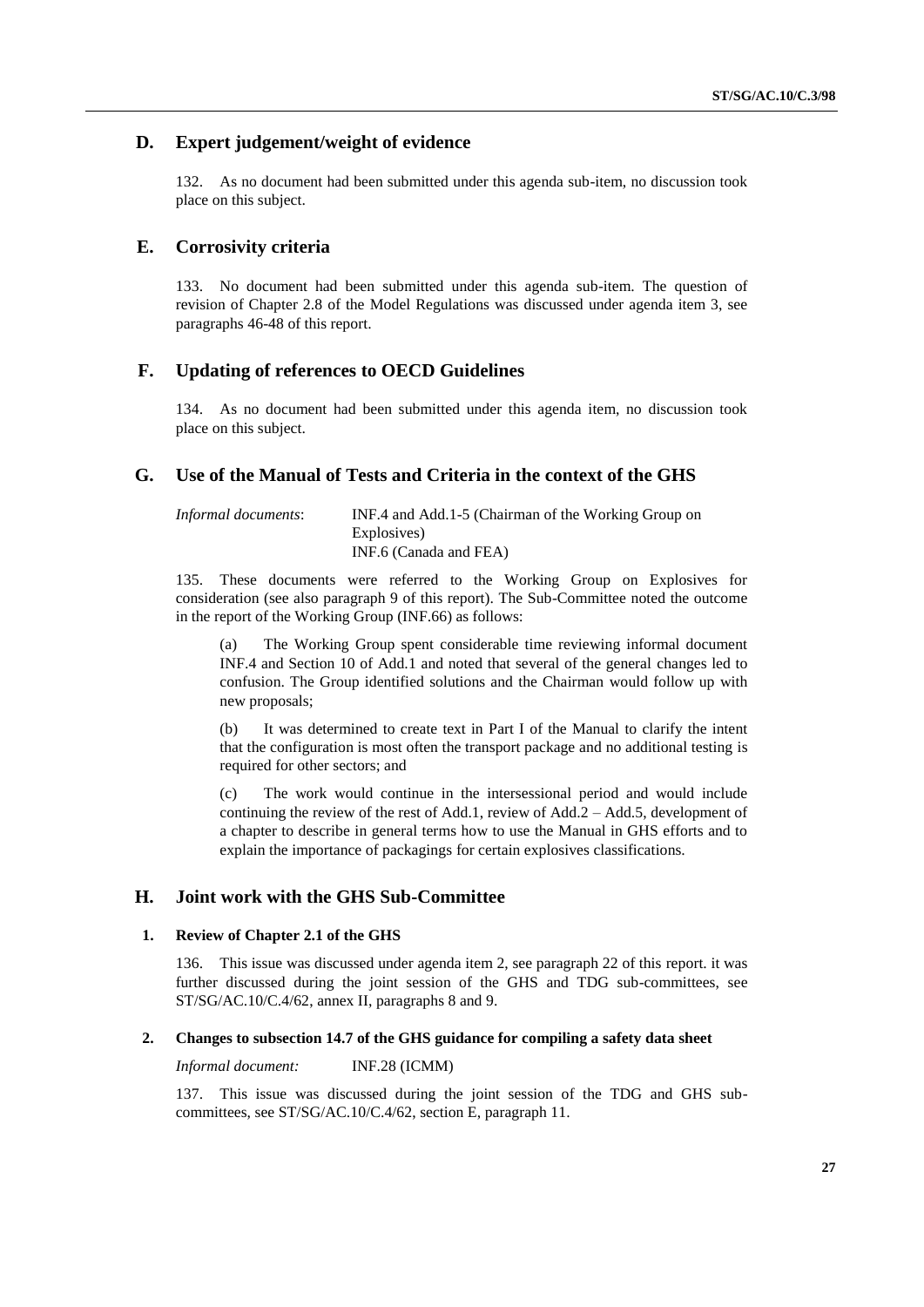### **I. Miscellaneous**

#### **Clarification of the classification criteria for desensitised explosives in GHS**

*Document*: ST/SG/AC.10/C.3/2016/30 (AEISG, SAAMI) *Informal document*: INF.66 (Report of the Working Group on Explosives)

138. This document was referred to the Working Group on Explosives for consideration (see paragraph 9 of this report). The Sub-Committee endorsed the decision of the Working Group to accept the proposals with some modifications suggested by SAAMI (amendments to 2.17.2.1 of the GHS and consequential amendment to section 51, paragraph 51.2.2, of the Manual) subject to endorsement by the GHS Sub-Committee (see annexes I and IV of this report).

# **XII. Other business (agenda item 11)**

#### **1. ECOSOC Resolution 2015/7**

*Informal document:* INF.73 (Secretariat)

139. The Sub-Committee invited governmental delegations that had not yet done so to provide the requested information on the details of their various competent authorities using the form provided.

### **2. Evaluation of the global and regional impact of UNECE regulations and United Nations Recommendations on the Transport of Dangerous Goods (2005-2014): questionnaire results**

*Informal document:* INF.74 (Secretariat)

140. The Sub-Committee noted that the secretariat had issued a consolidated document with all responses to the questionnaire that had been circulated, with analysis of the results and comments. The evaluation report itself would be issued separately at a later stage.

#### **3. Confirmation of amendments and corrections provisionally adopted at the last session**

#### *Document:* ST/SG/AC.10/C.3/96/Add.1

141. The Sub-Committee reviewed all draft amendments and corrections placed between square brackets at the last session and confirmed that the square brackets could be removed except around paragraph 5.4.1.5.5. In addition, decisions taken at this session on paragraph 2.9.4 (f) and special provision 387 take precedence over the provisional texts adopted at the last session.

## **XIII. Adoption of the report (agenda item 12)**

142. The Sub-Committee adopted the report on its forty-ninth session and its annexes on the basis of a draft prepared by the secretariat.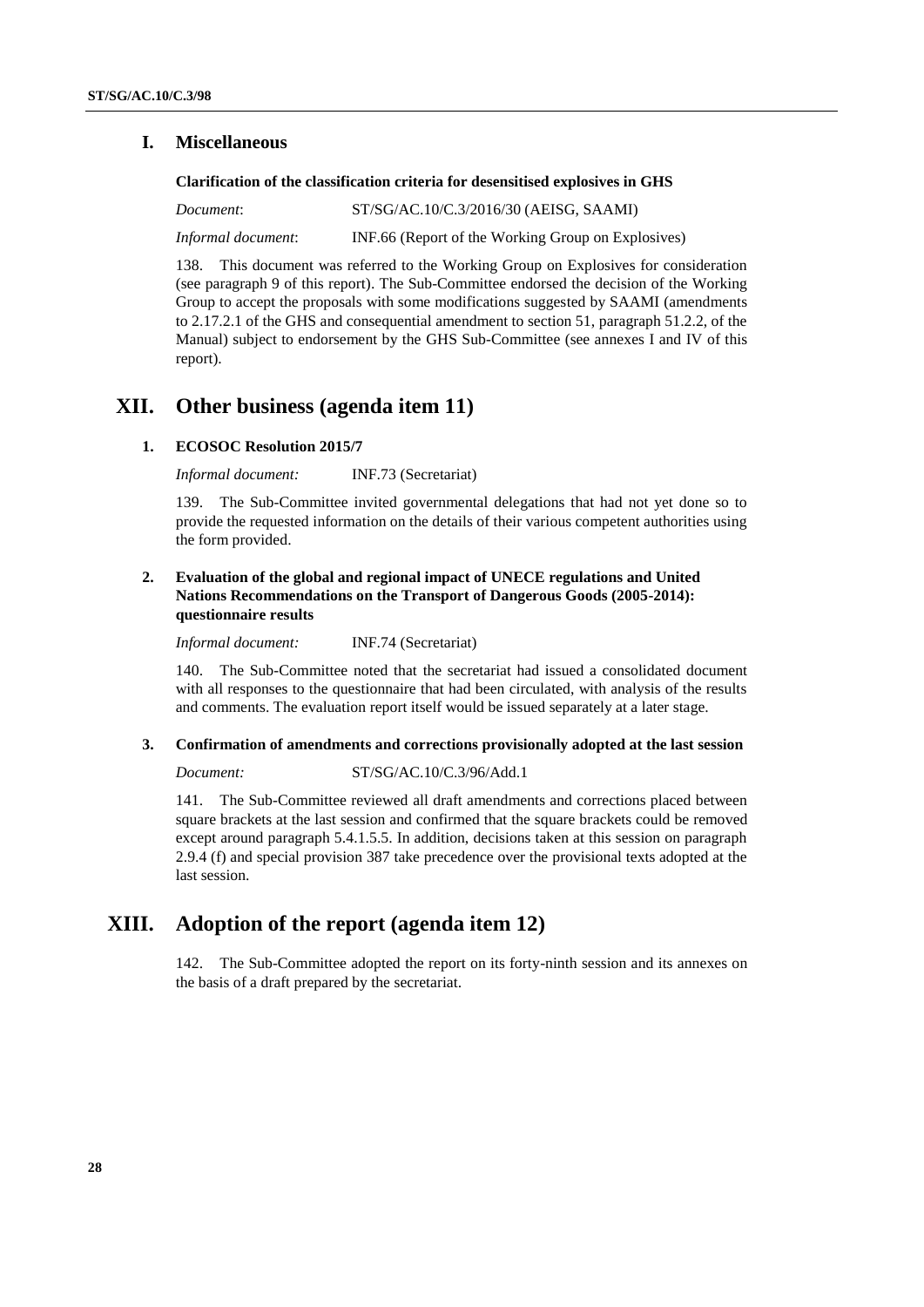# **Annex I**

**Draft amendments to the sixth revised edition of the Recommendations on the Transport of Dangerous Goods, Manual of Tests and Criteria (ST/SG/AC.10/11/Rev.6)**

**(See ST/SG/AC.10/C.3/98/Add.1)**

# **Annex II**

**Draft amendments to the nineteenth revised edition of the Recommendations on the Transport of Dangerous Goods, Model Regulations (ST/SG/AC.10/1/Rev.19)**

**(See ST/SG/AC.10/C.3/98/Add.1)**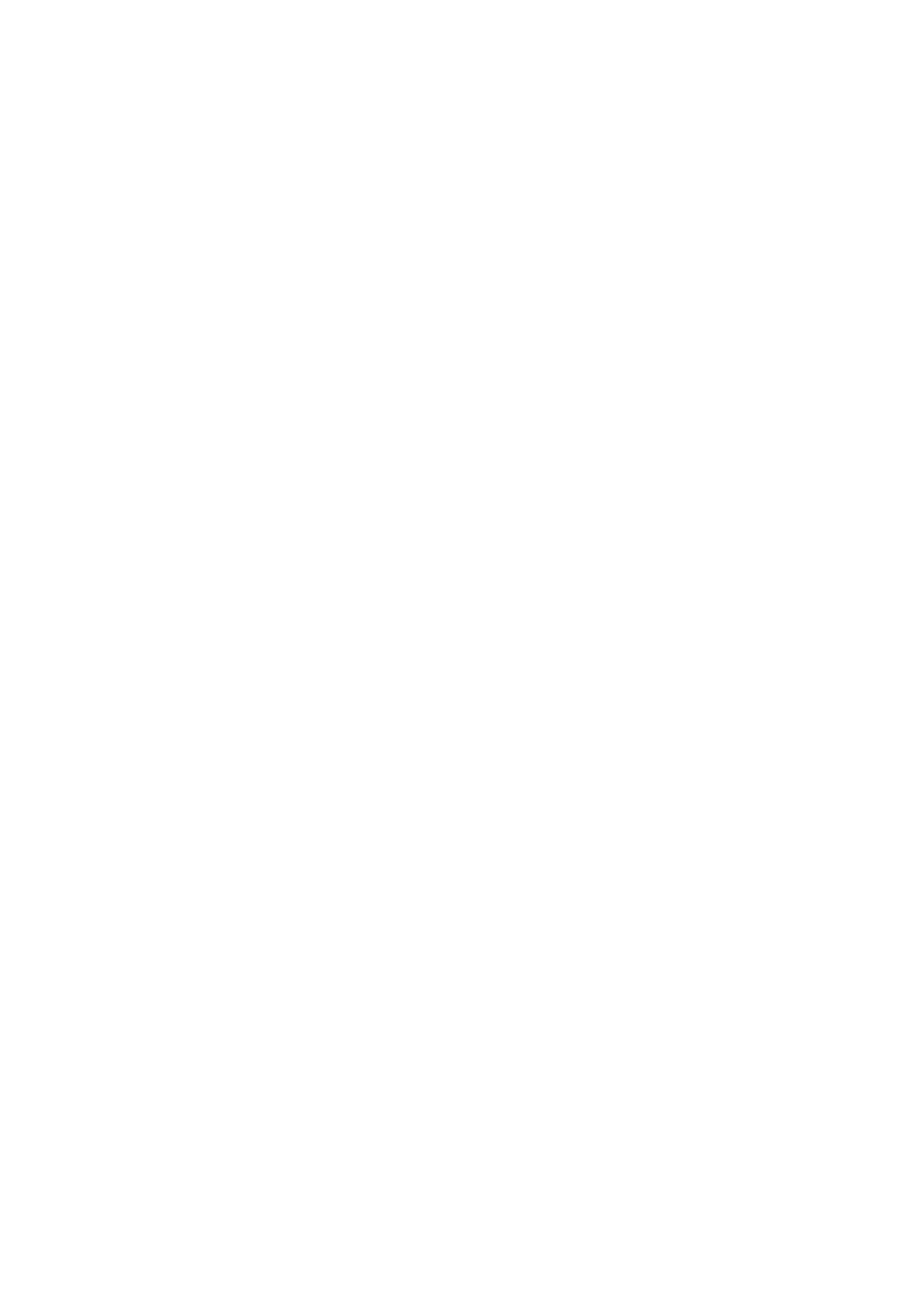### **Annex III**

# **Summary of points agreed upon by the lunchtime working group concerning the work on transport of category A Division 6.2 wastes**

1. The current situation is not satisfactory

Although theoretically a big size packaging may be manufactured according to 6.3, this has created difficulties in practice.

It does not allow to respond to a crisis such as the Ebola outbreak as a great number of packages need to be available in a short time outside the usual market, which is not possible under these conditions.

2. Requirements specific to that case should be defined

The development of a solution for the transport of these category A clinical wastes should not interfere with requirements for the usual transport of Division 6.2 category A, that do not currently cause any problem.

Especially a specific packing instruction could be defined.

3. It should be tried to approach the high level of safety provided by Chapter 6.3 by referring to its performance level and design requirements when feasible.

- (a) There was broad consensus for requirements concerning:
	- Triple packaging as defined in P620
	- Absorbent material packed with the waste allowing to consider it as a solid
	- Procedures for cleaning or disinfecting the inner packagings before placing them in the outers or intermediate.

(b) There was some consensus to define a performance level for the drop test to be equivalent to a 9 m drop but there were some divergent views concerning its assessment:

By performing an actual 9 m drop test

By calculation through a mass drop height relation (a drop from 1.8 m with a higher mass would be equivalent to a 9 m drop with a lower mass). Data to support this calculation shall be provided;

- (c) Points to be further investigated
	- Pass/Fail
	- Puncture test